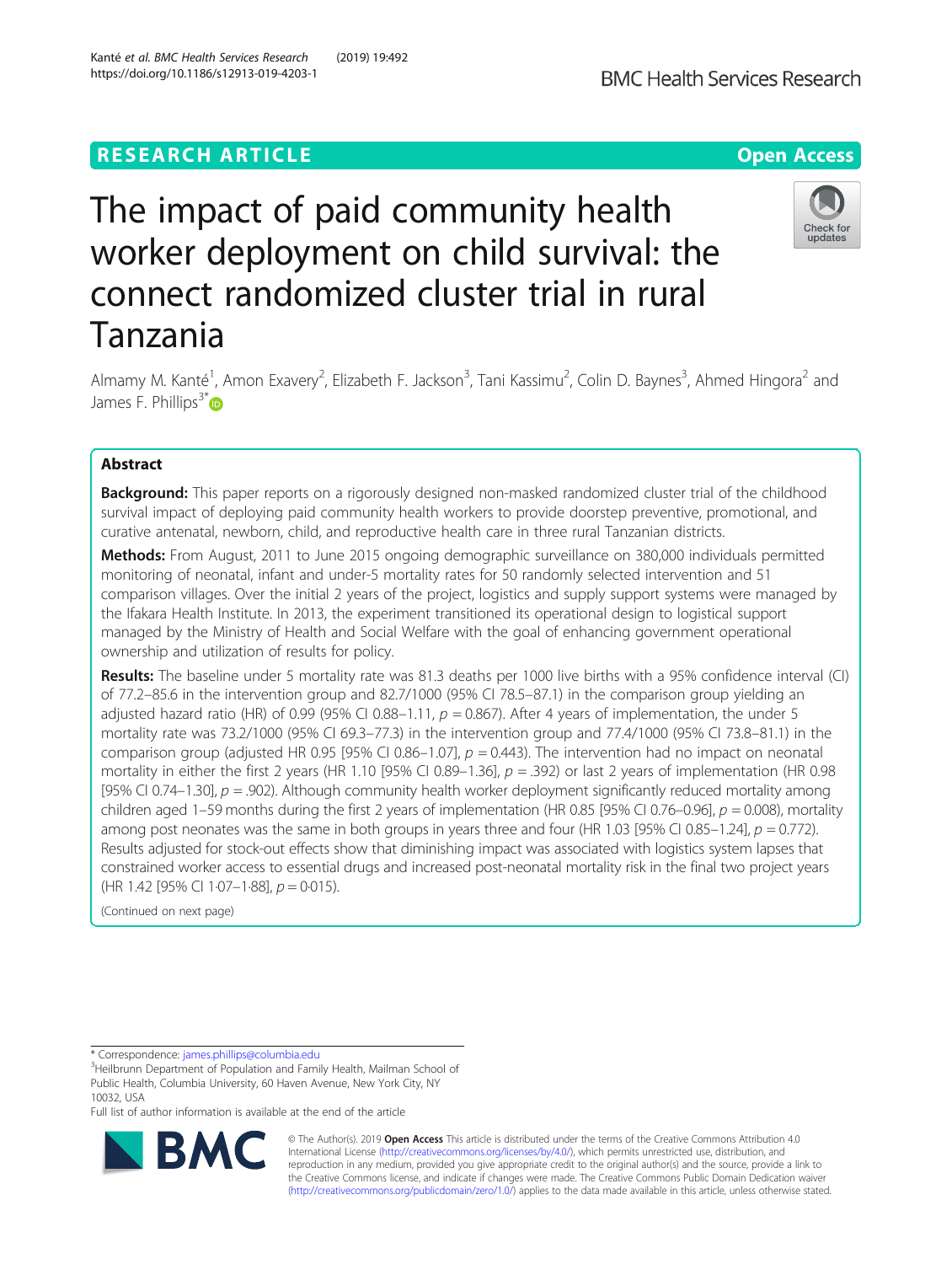# (Continued from previous page)

**Conclusions:** Community health worker home-visit deployment had a null effect among neonates, and 2 years of initial impact among children over 1 month of age, but a null effect when tests were based on over 1 month of age data merged for all four project years. The atrophy of under age five effects arose because workers were not continuously equipped with essential medicines in years three and four. Analyses that controlled for stock-out effects suggest that adequately supplied workers had survival effects on children aged 1 to 59 months.

Trial registration: Registration for trial number [ISRCTN96819844](http://www.isrctn.com/ISRCTN96819844) was retrospectively completed on June 21, 2012.

Keywords: Community health worker, Randomized cluster trial, Primary health care, Tanzania, Under five mortality rate, Integrated management of childhood illness, Health and Demographic Surveillance System, Childhood survival rate, Implementation research, Experimental trial

#### Background

Each year, over seven million children die before they reach 5 years of age, and over a quarter of one million women die in childbirth [[1](#page-11-0)]. Global monitoring shows that risks of childhood death are highest in sub-Saharan Africa, where four million lives could be saved annually if proven interventions for enhancing maternal, newborn and child survival could reach 90% of families [\[2](#page-11-0)]. Tanzania has responded to the challenge that such estimates imply with investment in dispensary-based fixed facility care strategies that have achieved impressive gains in child mortality reduction [[3\]](#page-11-0). However, evidence shows that mortality remains high at all ages of childhood [[4\]](#page-11-0) and that maternal mortality reduction has stagnated at 390 per 100,000 live births [\[5](#page-11-0)]. Mortality risks to children increase directly with distance to the nearest facility, suggesting that inequitable access has yet to be addressed by health policy and action [\[6](#page-12-0), [7](#page-12-0)]. The challenge of mortality reduction is particularly evident for newborns, where the mortality rate remains at 26 deaths per 1000 live births, accounting for half of infant mortality and one-third of deaths of children under-5 [\[8\]](#page-12-0).

Evidence from South Asia has emerged that community health workers (CHW) can accelerate improvement in mortality reduction in resource constrained settings [[6,](#page-12-0) [9\]](#page-12-0). However, in sub-Saharan Africa, where the need for evidence to justify large scale funding for health systems development is especially acute, few randomized trials have tested the hypothesis that CHW deployment increases child survival  $[10-12]$  $[10-12]$  $[10-12]$  $[10-12]$  $[10-12]$ . More typically, policies promoting CHW deployment are based on plausibility trials [\[13](#page-12-0)] or non-experimental demonstration [\[14,](#page-12-0) [15](#page-12-0)]. In Tanzania, volunteer CHW programs in place since the 1970s have been fraught with management and implementation problems [\[16\]](#page-12-0), and have failed to generate evidence that unpaid workers can be effective or sustainable as providers of primary health care [[17\]](#page-12-0). In 2007, the Government of Tanzania promulgated the Primary Health Services Development Plan, known in Tanzania by its Swahili acronym, MMAM for Mpango wa Maendeleo wa Afya ya Msin. The MMAM policy aimed to revitalize primary health care, although the strategic details for establishing a professional national CHW cadre were unclear [[18](#page-12-0)]. Although implementation of elements of the planned program have since commenced, the CHW component had languished at the time of the onset of Connect owing to a lack of operational clarity about how workers should be recruited, trained and deployed, and whether such workers should be paid. There was no systematic evidence that the deployment of such workers would have an incremental impact, given the ubiquitous dispensary-based program that was already functioning. Connect was intended to address this knowledge gap.

In 2011, the Ifakara Health Institute (IHI), the Tanzania Ministry of Health and Social Welfare, the Tanzanian Training Center for International Health and the Mailman School of Public Health at Columbia University launched a cluster-randomized controlled trial known as "Connect" to evaluate the childhood mortality impact of introducing paid CHWs into local health systems [[19](#page-12-0)]. Connect was a four-year field experiment in Kilombero, Ulanga and Rufiji Districts of Tanzania. Interventions included selection, training, deployment and backstopping of professional CHW and technical assistance to Council Health Management Teams for their provision of essential system supports such as remuneration of the CHW, timely supervision and access to essential medicines and supplies. This paper aimed to assess the childhood mortality impact of paid community-based primary health care workers in rural Tanzania where access to convenient fixed facility care at community dispensaries was already established.

# Setting

The Connect Project was conducted in study areas of the Ifakara Health Institute that are located in three isolated, rural, and impoverished districts. Research conducted in the Morogoro Region of southwestern Tanzania was located in Ifakara and Ulanga Districts comprising an area that is approximately 500 km by road from Dar-es-Salaam. A study area in the Coast Region, was located in Rufiji District, approximately 150 km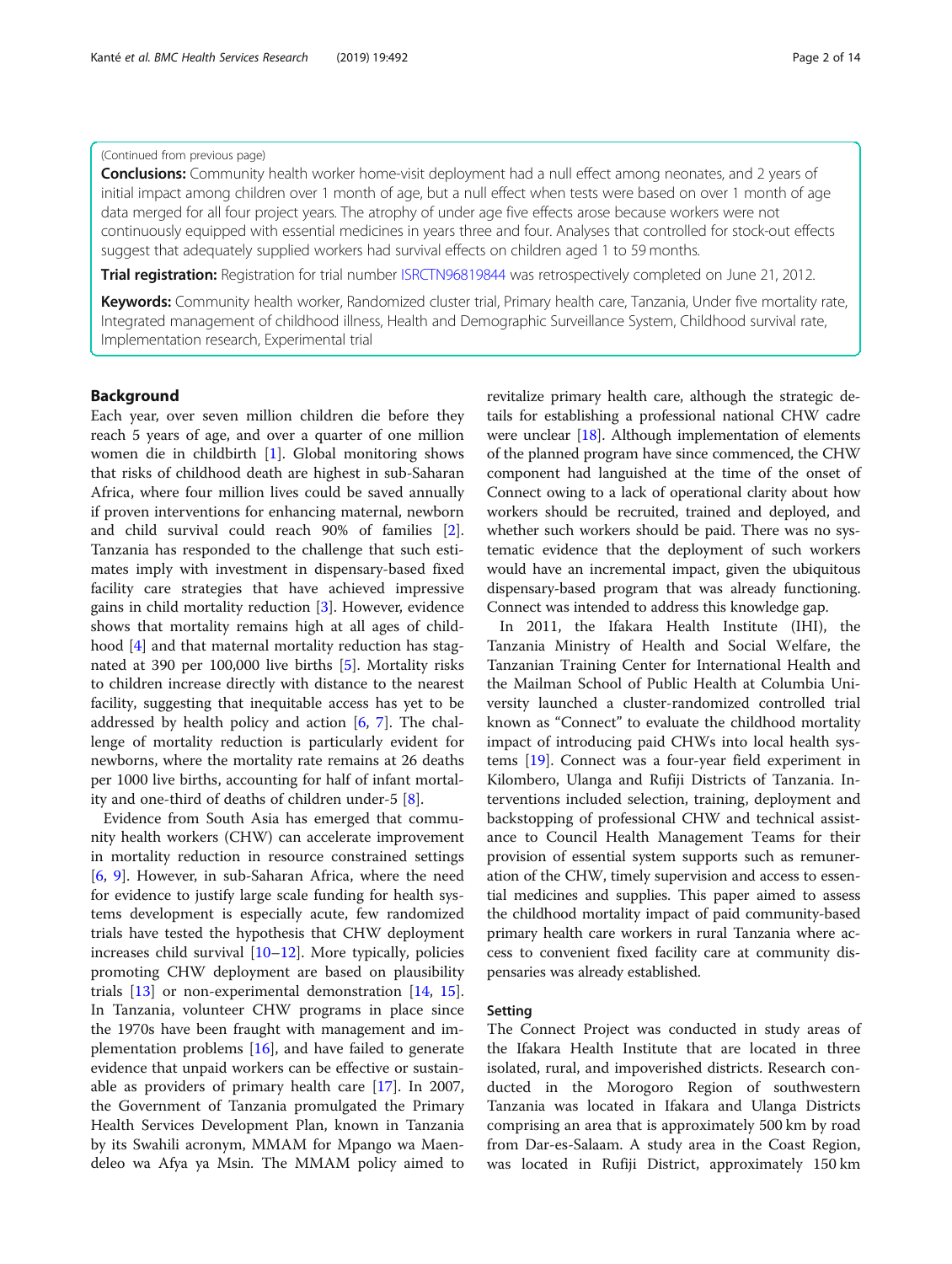south of Dar es Salaam by road. The sites are largely rural with economies that are dominated by subsistence farming, fishing, and petty trading [\[20](#page-12-0), [21\]](#page-12-0). The population under observation in June 2015 was approximately 380,000 individuals (99,206 in Rufiji and 280,073 in Ifakara). This study population resided in 101 villages (63 in Ifakara and Ulanga Districts and 38 in Rufiji) (Fig. 1). Prior to the Connect Project verbal post mortem investigations determined that causes of childhood mortality in study areas were dominated by malaria (7.8 deaths per 1000 person-years), acute respiratory infections including pneumonia (2.8 deaths per 1000 person-years, and prematurity and low birth weight (1.9 deaths per 1000 person-years), although other preventable causes were prominent, such as diarrheal diseases, birth injuries and asphyxia, anemia, and malnutrition [\[22](#page-12-0)].

### Methods

#### Study design

Connect was a cluster-randomized trial in geographic clusters covering 101 villages located in Rufiji, Kilombero and Ulanga Districts of Tanzania, where the Ifakara Health Institute operates a Health and Demographic Surveillance System (HDSS) that was adapted from core technology of the international agency known as the International Network of Field Sites with Continuous Demographic Evaluation of Populations and Their Health in Developing Countries ("INDEPTH Network") [\[23,](#page-12-0) [24](#page-12-0)]. In this approach, a census is taken at the onset of surveillance that defines population composition by age and familial relationships. Subsequent routine interviewer visits update database registers for deaths, births, migration in and out of households, changes in marital status, and establishment of new households [[25](#page-12-0)]. The HDSS has monitored population dynamics in parts of Kilombero and Ulanga Districts since 1996 (Ifakara HDSS) and in half of Rufiji District since 1998 (Rufiji HDSS). At the onset of Ifakara Health Institute HDSS operations, household interviews were conducted every 4 months. Since July 2013 however, household interviews to update database registers have been conducted every 6 months, in a new system that employed automated data editing and calculation of demographic rates.

Stratified randomization techniques were used to allocate 50 villages to the intervention group and 51 to the comparison group. The unit of experimental randomization was the village. In January 2010, a public drawing was organized to randomly assign villages (1:1) to intervention and comparison groups. Villages in the study area differ substantially by population size, location (rural or semi-urban), distance to the nearest health facility and health facility staffing. Stratification was segmented by four categories of village population size to ensure comparability between intervention and comparison areas. Each selected village received between one and four CHWs depending upon population size estimated in 2009. Because of the nature of services provided, it was impossible to mask the participants to their treatment status.

#### **Objectives**

The Connect Project aimed to test the child survival impact of the MMAM policy.

Its operational design aimed to be consistent with national health system structures and requirements, in

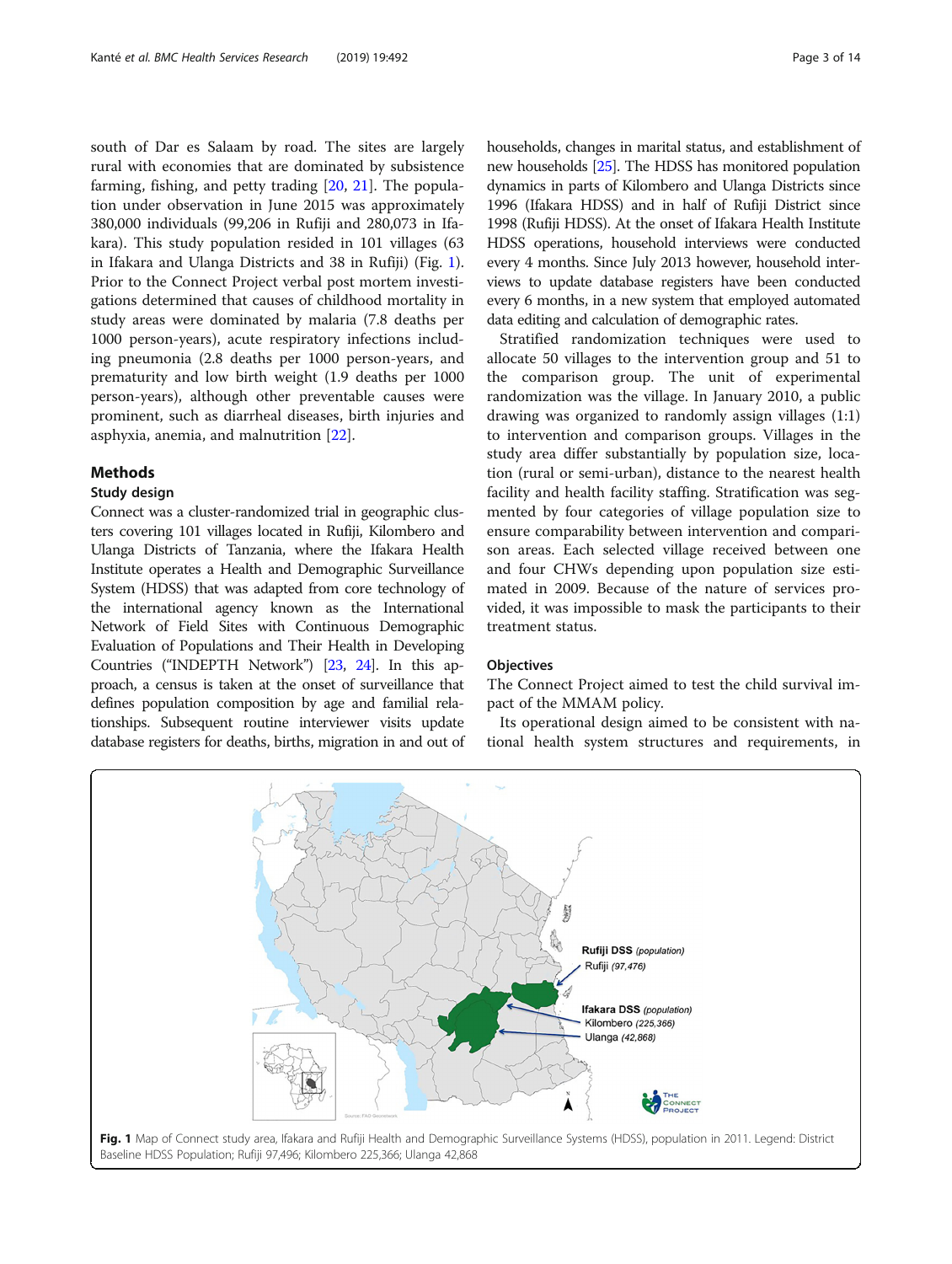order to facilitate national scale-up if results warranted such action. Candidate CHWs were required to have completed secondary school grade 10 in order to meet government employment requirements. The recruitment process was managed by Council Health Management Teams with support from the Council Education Officers to review and validate the certificates presented by candidates. Administration of the field operation was a program of the Ministry of Local Government. In this arrangement, the project awarded contracts to Council Health Management Teams, who committed resources to village governments. These local authorities were responsible for hiring, deploying, and compensating CHW. Village governments selected the candidates from a wide pool of potential CHWs who applied. The village assembly selected the finalists. They were required to be residents of the village where they would work. No salary guidelines existed for compensating CHW. However, to maintain equivalence with Government of Tanzania salary guidelines for entry level dispensary workers, all CHW were paid an annual salary in Tanzanian Shillings amounting to US\$1348.21 [[26\]](#page-12-0).

In compliance with government employment requirements, the duration of CHW training lasted 9 months with the goal of enabling CHW to provide the services that are summarized in Table 1. Training included orientation to human physiology, the treatment and prevention of common ailments, and community organization, as well as a supervised community-based practicum. CHWs were trained in the provision of the WHO recommended integrated management of childhood illness (IMCI) [\[27,](#page-12-0) [28\]](#page-12-0) Throughout the implementation period, CHWs provided family planning education, re-supply of oral contraceptives and condoms, sexually transmitted infections/HIV prevention education, safe motherhood and essential newborn care counseling, and provision of IMCI. The IMCI component involved following specific protocols to identify and treat sick children in the initial stages of uncomplicated malaria, pneumonia, or diarrhea. Treatment included antimalarial medicine (Artemether-Lumefantrine, ALu), antibiotics (Co-trimoxazole) and oral rehydration salts (ORS) with zinc sulphate, respectively [\[29\]](#page-12-0). CHWs were trained to refer young infants (under 2 months) and children with severe diseases to health facilities [[30](#page-12-0)]. CHWs cooperated with Council Health Management Team planners and service providers in the coordination and household mobilization for under-5 health outreach services in communities, including those that focus on necessary immunizations, vitamin A supplementation and onchocersiasis prevention (Ivermectin). Each month, the CHWs developed a schedule of home visits and community mobilization in accordance with guidance from their supervisors. CHW training also developed core competencies in record keeping,

| Age range in the<br>life cycle: | Services provided by Connect CHW:                                                                                                                                                     |  |  |
|---------------------------------|---------------------------------------------------------------------------------------------------------------------------------------------------------------------------------------|--|--|
| <b>Neonates</b>                 | Essential newborn care:<br>Immediate post partum home visits,<br>Referral for sick children,                                                                                          |  |  |
|                                 | Promotion of postnatal care                                                                                                                                                           |  |  |
|                                 | Referral of low birth weight children & follow-up<br>for "kangaroo mothercare."                                                                                                       |  |  |
| Neonates and post-              | Immunization of newborns: Tetanus, DPT, BCG,                                                                                                                                          |  |  |
| neonates                        | Comprehensive expanded program on immunization                                                                                                                                        |  |  |
| Infancy and<br>childhood        | Community and doorstep provision of integrated<br>management of childhood illness                                                                                                     |  |  |
|                                 | Promotion of safe water, sanitation, and hygiene                                                                                                                                      |  |  |
| Adolescence                     | Youth friendly reproductive health promotion,<br>including HIV awareness and prevention.                                                                                              |  |  |
| Adulthood                       | Treatment of common ailments:<br>Malaria, respiratory infections, diarrheal diseases                                                                                                  |  |  |
|                                 | Family planning promotion and referral; family<br>planning service provision for condoms and oral<br>contraceptives.                                                                  |  |  |
|                                 | Health promotion: HIV and sexually transmitted<br>diseases                                                                                                                            |  |  |
|                                 | Pregnancy and intrapartum care:<br>Pregnancy monitoring and doorstep promotion of<br>antenatal care, skilled delivery, and birth spacing.<br>Emergency referral for acute care needs. |  |  |
|                                 | Promotion of health insurance enrollment,<br>emergency care awareness, and service fee policies.                                                                                      |  |  |

Table 1 Services provided by CHW for treatment community residents, by age category

community problem identification, planning, service implementation, monitoring and evaluation, and disease prevention outreach including water, sanitation and hygiene, nutrition, health education, and counseling [\[19\]](#page-12-0).

After the training, CHWs were deployed to their villages as Council Authority employees, remunerated accordingly, and equipped with a mobile phone, bicycle, basic medical supplies and medicines, and service delivery registers. Each CHW was supervised by a Council Health Management Team consisting of a Connect field coordinator, village authorities, and health workers posted in a nearby health facility. Each Council Health Management Team received training in supportive supervision.

Because of training facility availability constraints, CHWs were trained in two batches and deployed in 25 villages in Ifakara and Rufiji HDSS areas in August of 2011 and in 25 remaining villages in August of 2012. Therefore, the start dates of exposure to the program varied by cluster. All clusters that received CHW in 2012 were treated as comparison villages for the period from August 2011 through July 2012. A total of 142 paid CHWs were deployed in the 50 intervention villages. Connect was implemented from August of 2011 through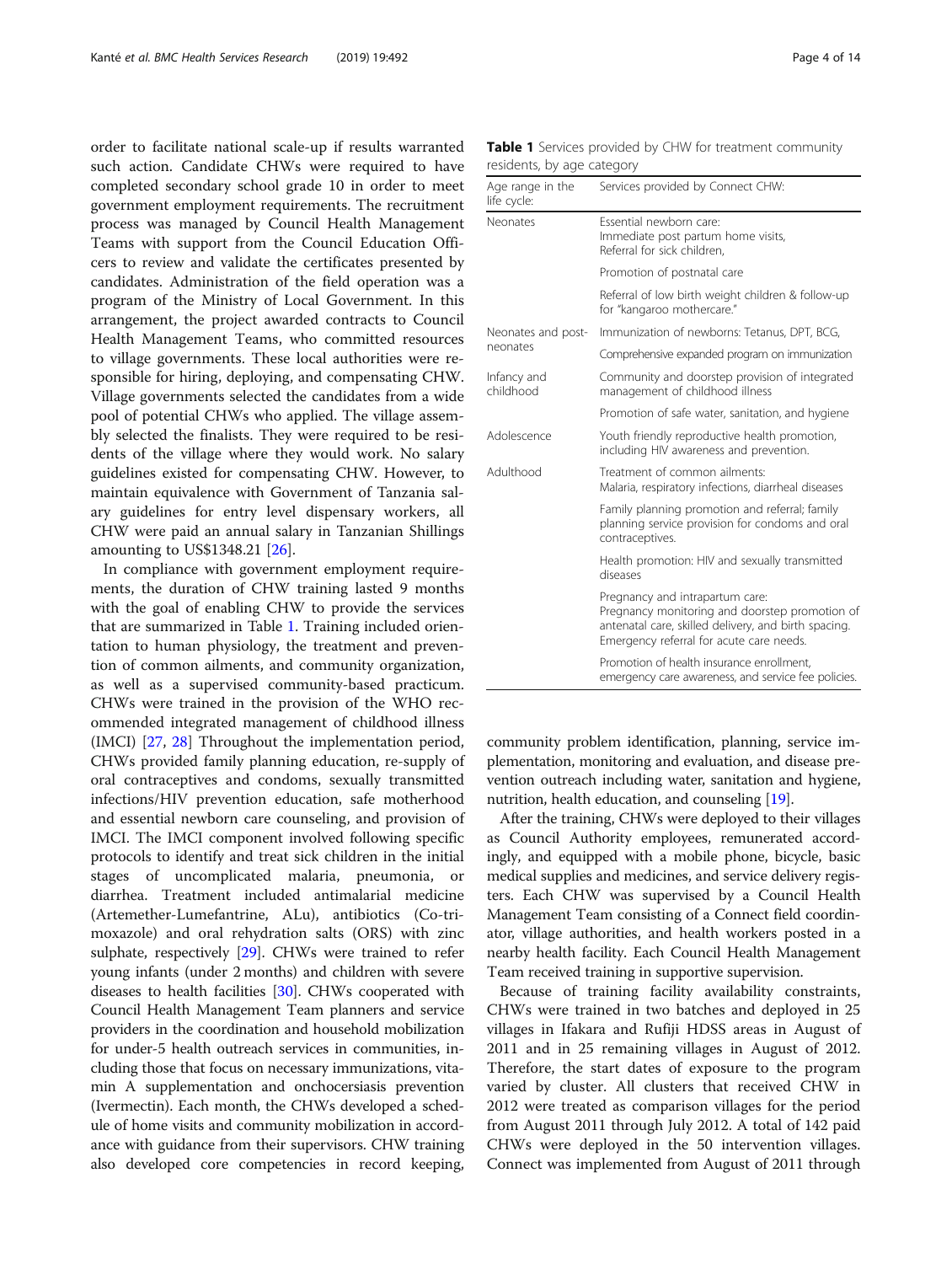June of 2013 by a project team of the Ifakara Health Institute During this period, CHW services were comprised of household visits and their mobilization of men's and women's groups for discussion of specific health topics, with logistics support for essential drugs provided by staff of the Ifakara Health Institute. In 2013, the governing steering committee of the project integrated all logistics support for the project CHW operations into routine mechanisms of the Ministry of Health and Social Welfare. Although this action did not change the experimental design, the operational changes imposed were tantamount to transitioning the project from a randomized cluster trial to an embedded research design [[31\]](#page-12-0).

Donor support fully financed project implementation for the first 2 years. During this initial phase, Connect functioned as a primary research trial of the efficacy of CHW deployment. Starting in year 3 of the intervention (July 2013), the implementation of health system support functions, including supervision, logistics, and pharmaceutical supply, was managed by the local government authorities, with technical assistance and financial support for all intervention components, except CHW salaries which were vested in administrative mechanisms of district authorities.

This approach to project management in years 3 and 4 of the project, shifted the trial from an assessment of CHW efficacy to an assessment of the overall system of community-based care effectiveness, in the manner of assuming that the general administration of the scheme was a component of the trial. This effectiveness assessment phase, termed "embedded science," was intended to maximize integration of project activities into public sector management mechanisms that would ultimately assume responsibility for the large scale utilization of results [[31,](#page-12-0) [32](#page-12-0)]. Connect staff continuously monitored implementation through field visits and communication and coordination with the Council Health Management Teams responsible for sustaining the flow of resources to communities, and local government officials responsible supervising each CHW.

To ensure health service quality, a dual supervisory system was specified whereby dispensary paramedics maintained oversight of service operations. Local Ministry of Health and Social Welfare dispensary staff also managed the distribution of medicines, supplies and salaries, and continuously recorded implementation problems such as stock-outs of essential medicines and supplies and periods during which salaries were not paid. Meticulous record keeping throughout implementation identifies for each village the months in which the program was or was not implemented according to plan, permitted the imposition of time conditional parameters for the degree of implementation in the statistical analysis of impact.

No paid CHW intervention was planned for the comparison villages. In some comparison villages, there were volunteer CHW and traditional birth attendants who had previously been trained and deployed many years before the trial. Although they did not receive any support from the project during the trial, they may have benefitted from annual vaccination campaigns and may have engaged in some community-based health promotion services. To assess contamination bias, we analyzed the services delivered at the facility level in comparison villages and survey responses. The intervention did not improve the quality and content of care at standard health facilities, as these services were shared by people in both intervention and comparison villages. Health facilities in the study areas were mainly dispensaries with two or three staff members, a consultation room and a basic delivery room. Only one regional hospital was available within the study area in Kilombero. Kilombero also had three health centers and Ulanga had one health center. Rufiji had one private hospital and two health centers. No evidence of contamination bias emerged from analysis of data collected in 2011 and 2013.

## Secondary objectives

Although several measures of morbidity, mortality, health seeking behavior, health service utilization, and program implementation were assessed as specified outcomes, this paper assesses the primary outcome that the Connect CHW program was designed to evaluate: Whether or not the CHW program reduced the under-5 mortality rate, under 5 mortality rate  $({}_5q_0)$ , defined as the probability of dying between birth and age-5. Testing the effect of Connect on the neonatal mortality rate and the infant mortality rate  $({}_1q_0)$  are also evaluated.

Data used to derive primary and secondary measures were obtained longitudinally through analysis of HDSS data. Other coverage and maternal and child behavioral outcomes were measured continuously using the HDSS and augmented with additional data from household surveys at baseline and endline. This monitoring included the assessment of a range of health outcomes which are not presented in this paper, including the maternal mortality ratio and adult mortality rates, childhood morbidity, cause of death distribution for children under-five, life years gained, coverage of health services (e.g., rates of antenatal care, skilled attendance at birth, facility delivery, post-natal care, immunization, treatment with oral rehydration solution (ORS), antimalarial medicines, and antibiotics and contraceptive prevalence) the total fertility rate, parental health seeking behaviors during child illness, and other parental health behaviors such as prevalence of immediate and exclusive breastfeeding.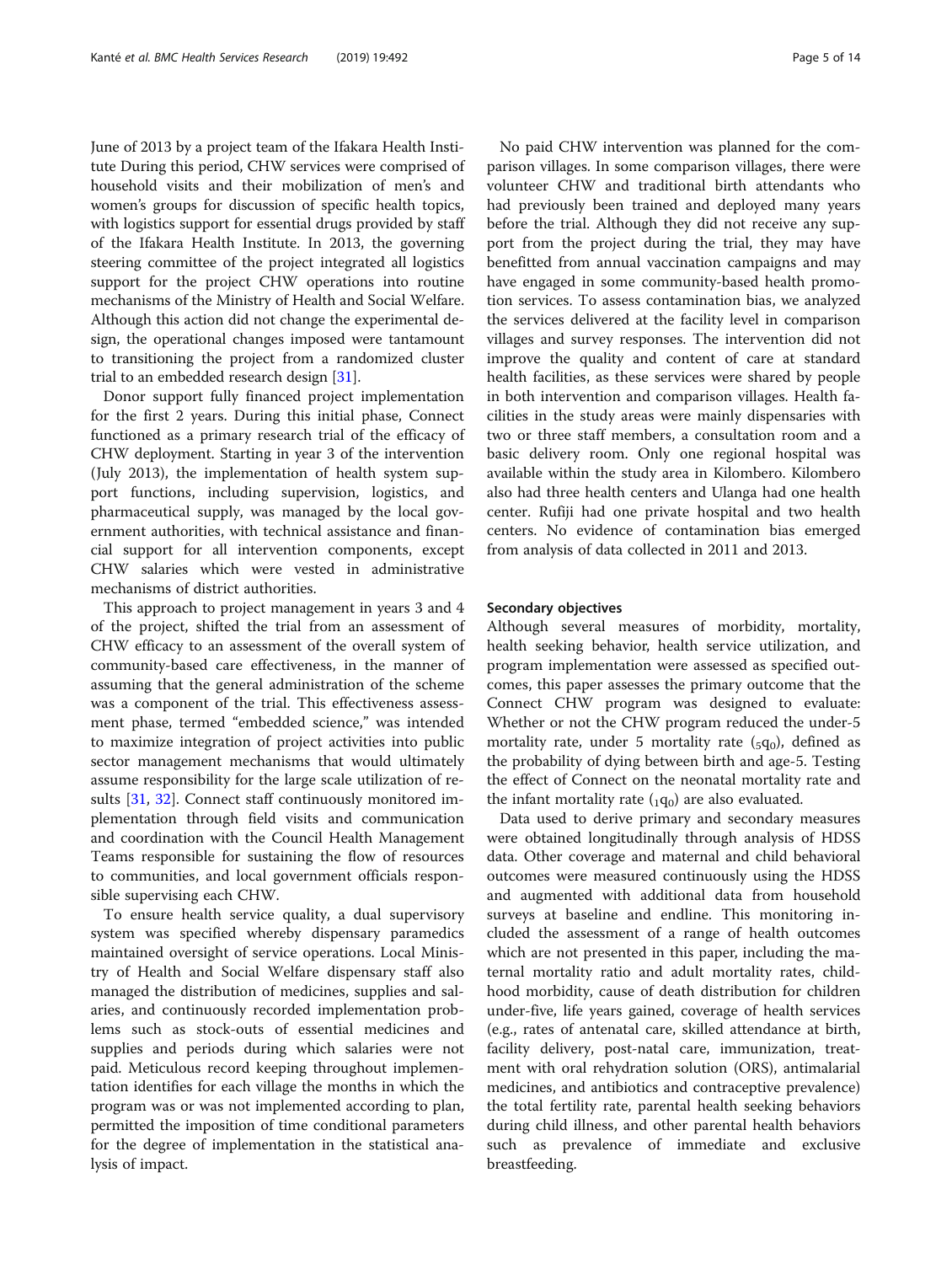#### Data analysis

#### Power calculation

The long legacy of HDSS data provides robust power to assess the effect of the program on childhood mortality. Hayes and Bennett's formula [\[33\]](#page-12-0) was utilized to determine the sample size required to detect effects of the intervention on the main health outcome, adjusting for clustering. In response to variable population size across villages, we employed the approach of Van Breukelen [[34\]](#page-12-0), and postulated a relative efficiency of their distribution of cluster sizes of 0.85 (relative to equal cluster sizes). HDSS data compiled over the four-year period prior to the intervention were employed to calculate a baseline (2007–2010) under 5 mortality rate of 83.4 deaths per 1000 live births, a coefficient of variation between villages (k) of 0.25, and a mean of 306.8 childrenyears per cluster. The duration of the experiment was assumed to be an average of 3.1 years of exposure owing to the time that elapsed during CHW deployment phases. The total number of person-years of observation per cluster was 950.9, implying that the study had 80% power to detect a 16% reduction in under 5 mortality rate using a two-tailed test ( $\alpha$  = 0.05).

## Regression analyses

The analysis was a survival-time model with time defined as child's age in years. Since not all children were followed-up at birth and not all children reached 5 years of age during the experiment, survival times were both left and right censored. Kaplan-Meier analysis was employed to estimate cumulative mortality at 28 days, 1 year and 5 years of age of child. Cox proportional hazard ratios (HR) were estimated to assess the effect of exposure to the intervention on under 5 mortality rate, with robust standard errors to account for clustering. The proportional hazards assumption was tested using Schoenfeld residuals [[35\]](#page-12-0). In circumstances when proportional hazards assumptions were not met ( $p < 0.05$ ), the intervention results were adjusted for age-covariate conditionality [[36\]](#page-12-0).

Changes in the risk of dying before age five within the four-year baseline period (pre-intervention: August 2007–July 2011) and the four-year post-intervention period (August 2011–June 2015) were compared between intervention and comparison villages with the use of an adjusted HR (with 95% CI). Adjusted models of pre-intervention mortality outcomes included child age in months to improve precision and calendar year to account for secular mortality trends while controlling for cluster correlation. The adjusted model for postintervention analysis also took implementation issues into account by including variables measuring the monthly availability of essential medicines for childhood illnesses. Therefore, the intervention group was divided into two subgroups (villages with essentials medicines and villages without).

Analyses were unadjusted for other factors related to the child (gender or birth order), the mother (education attainment, marital status or age group) and village of residence (distance to nearest health facility or socioeconomic status) because these variables were excluded from the randomization process for power calculations. Analyses were conducted using the software package Stata version 13.1.

# Results

## Procedures

A total of the 101 villages were located in HDSS areas, of which 50 were randomly allocated to intervention and 51 to comparison clusters. Owing to financial decisions, surveillance was terminated in five clusters during the study, of which four were comparison clusters and one was a treatment cluster (Fig. [2\)](#page-6-0).

The population of children under-five years old living in the study areas on July 31, 2011 was 30,524 in the intervention group (51.7%) and 28,569 in the comparison group (48.3%). Key demographic characteristics of children, their mothers and households were balanced between intervention and comparison groups (Table [2](#page-7-0)). The age group and gender of children and the age group and educational attainment of mothers did not differ. The distribution of children by household socioeconomic status was also the same between the two groups.

The baseline under 5 mortality rate was 81.3 deaths per 1000 live births (95% CI 77.2–85.6) in the intervention group and 82.7/1000 (95% CI 78.5–87.1) in the comparison group (adjusted HR 0.99 [95% CI 0.88– 1.11],  $p = 0.867$ . After 4 years of implementation, the under 5 mortality rate was 73.2/1000 (95% CI 69.3–77.3) in the intervention group and 77.4/1000 (95% CI 73.8– 81.1) in the comparison group (adjusted HR 0.95 [95% CI 0.86–1.07],  $p = 0.443$  $p = 0.443$  (Tables 3 and [4\)](#page-8-0).

The mortality effect was heterogeneous across children's age groups and across the years of implementation (Table [4](#page-8-0)). The intervention had no impact on neonatal mortality in either the first 2 years (HR 1.10 [95% CI 0.89–1.36],  $p = 0.392$  or last 2 years of the study (HR 0.98 [95% CI 0.74–1.30],  $p = .902$ ). Mortality among post neonates was lower during the first 2 years of implementation (August 2011–July 2013) in the intervention group compared to comparison group (HR 0.85 [95% CI 0.76–0.96],  $p = 0.008$ ). In the second half of the study (August 2013– June 2015), mortality among post neonates was the same in both groups (HR 1.03 [95% CI 0.85–1.24], p = 0.772).

# Implementation challenges

Monthly data on CHW deployment, payment, and stock of essential medicines for childhood illnesses were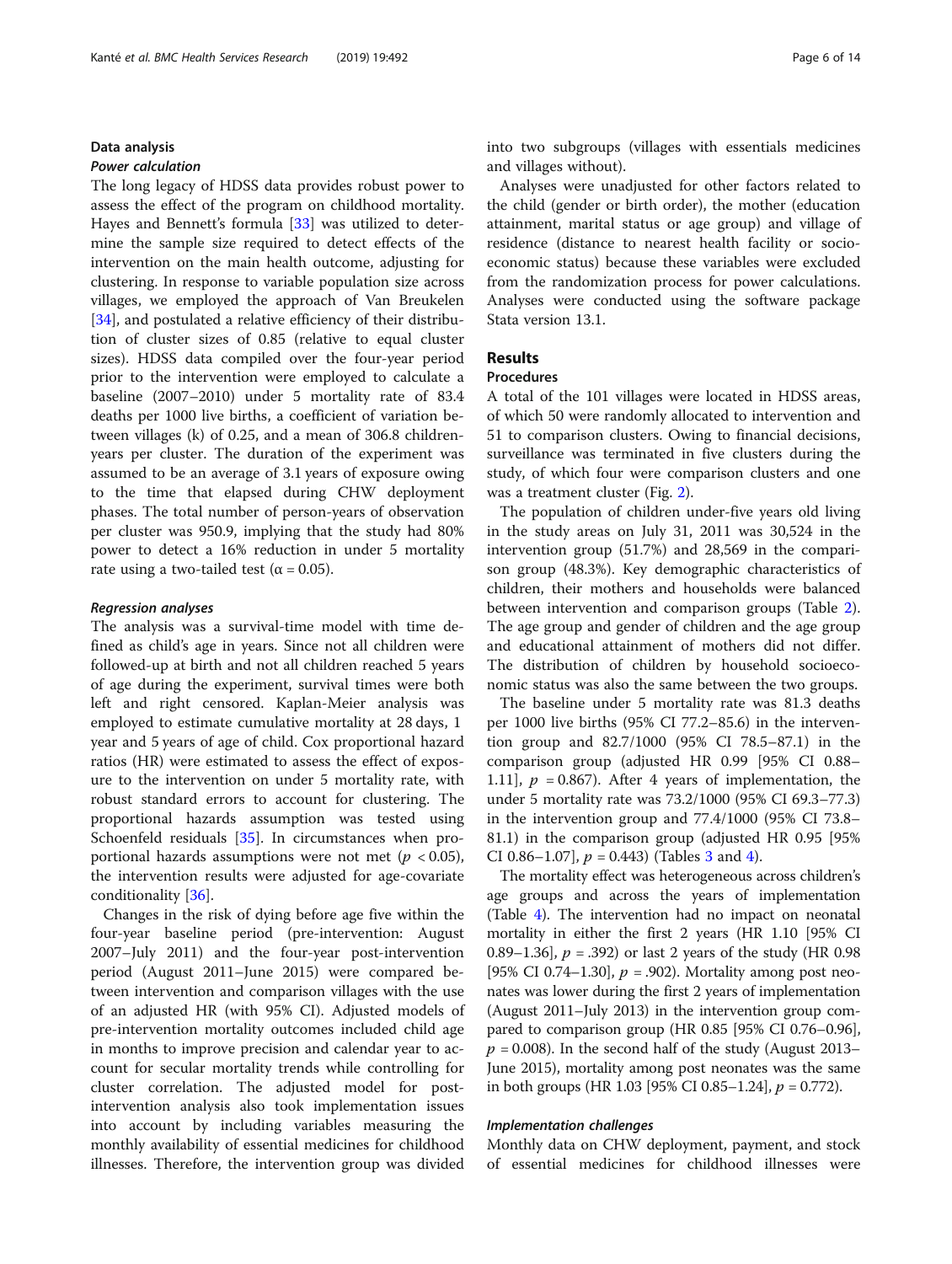<span id="page-6-0"></span>

recorded from September of 2011 through July of 2014. Data comprise 1525 village months of observation because only half of intervention villages (25 out of 50) received CHW during the first year of intervention and because August 2011 data was not collected. During the first year after CHW deployment (September 2011–July 2012), the program was implemented according to protocol and 97.8% (269/275) of intervention villages were supplied with essential medicines. During the second year (August 2012–July 2013), 78.5% (471/600) of the intervention villages had a CHW with supplies, while it was only 75.5% (453/600) in year 3 (August 2013–July 2014). In the final year (August 2014–June 2015), only 1 month (August 2014) had been collected and 62.0% (31/50) of the intervention village had a CHW with supplies (Fig. [3](#page-9-0)).

# Differences in impact by period and CHW supply of essential medicines

When the phase 1 HR is assessed taking the presence of essential medicines into account in those villages and months where medicines were present, the adjusted HR for post-neonates was 0.85 (95% CI 0.75–0.96,  $p = 0.012$ ) comparing mortality in those villages whose CHW had essential medicines in particular months with comparison area villages, and the adjusted HR was 0·85 (95% CI 0·68– 1.04,  $p = 0.115$ ) comparing mortality in those villages whose CHW did not have essential medicines in particular months with the comparison area. The adjusted HR for neonates was 1.11 (95% CI 0.88–1.41,  $p = 0.385$ ) comparing mortality in those villages whose CHW had essential medicines in particular months and it was 1·03 (95% CI 0.72–1.48,  $p = 0.860$ ) comparing mortality in those villages whose CHW did not have essential medicines in particular months with the comparison area.

During phase two, the adjusted HR for post-neonates was 0.95 (95% CI 0.79–1.14,  $p = 0.589$ ) in the months when a CHW had essential medicines and it was 1·42 (95% CI 1.07-1.88,  $p = 0.015$ ) in the months when a CHW did not have essential medicines. The adjusted HR for neonates was 1.01 (95% CI 0.75–1.34,  $p = 0.957$ ) in the months when a CHW had essential medicines and it was 0.89 (95% CI 0.59–1.33,  $p = 0.562$ ) in the months when a CHW did not have essential medicines.

# **Discussion**

The Connect trial aimed to test the effectiveness of child survival and reproductive health impact of a package of community-based preventive, promotional, and curative services provided by professional CHW. Results show that the package of capabilities, worker deployment, and technologies comprising interventions did not significantly reduce under-5 mortality in rural Tanzania as an average treatment effect compiled over the entire fouryear period of observation. Mortality among children aged 1–59 months declined in the intervention group, but relative to levels observed in the control communities, the effect size was not significant. This null result is comparable to findings reported from trials in Burkina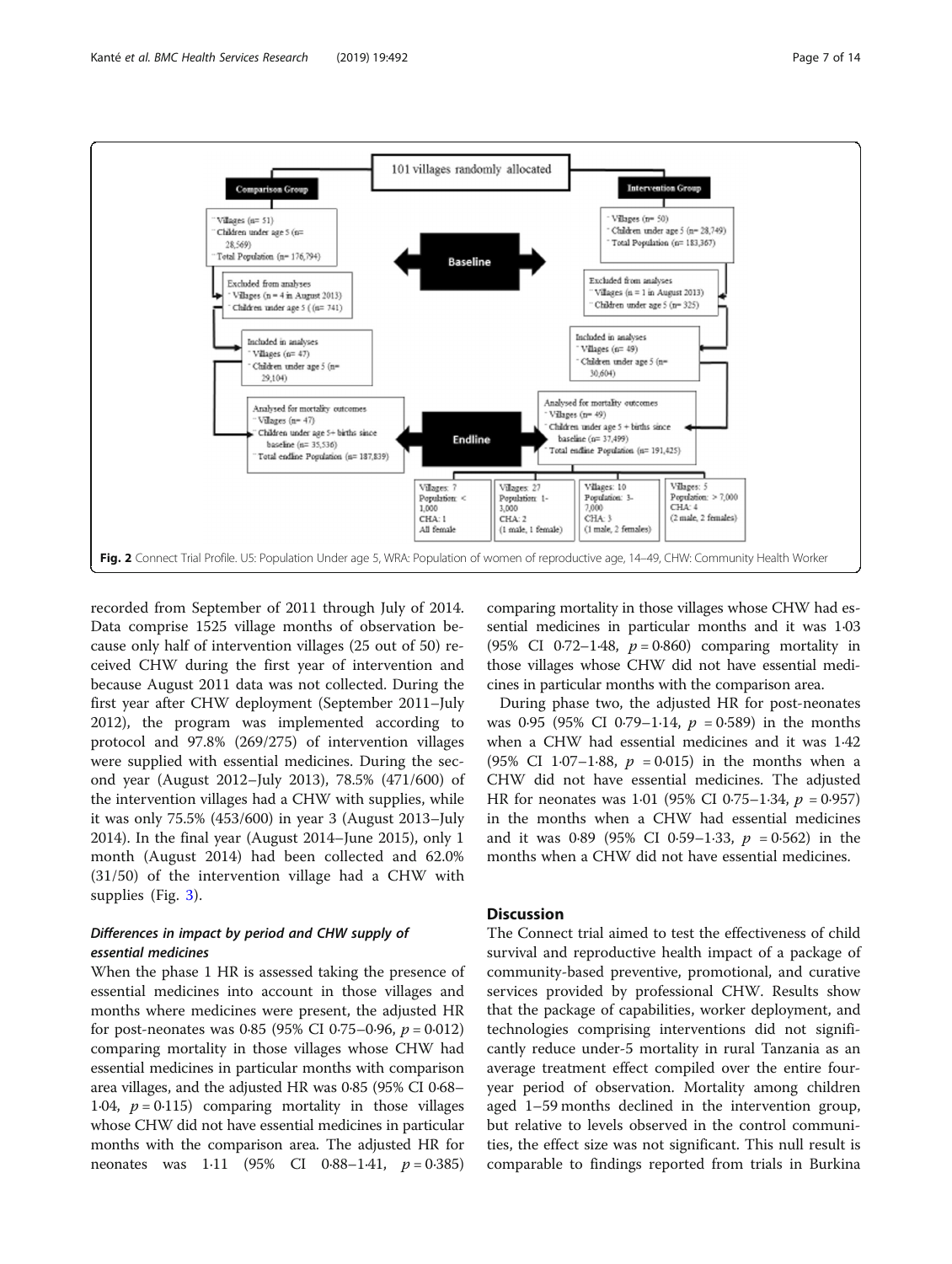<span id="page-7-0"></span>

| Table 2 Baseline characteristics of the Connect study population |  |  |  |  |
|------------------------------------------------------------------|--|--|--|--|
|------------------------------------------------------------------|--|--|--|--|

| Children observed                           |                         | Total              |           | Intervention               |        | Comparison                 |          |
|---------------------------------------------|-------------------------|--------------------|-----------|----------------------------|--------|----------------------------|----------|
|                                             |                         | number<br>observed |           | Percent number<br>observed |        | Percent number<br>observed | Percent  |
| Children (0-59monts) characteristics:       |                         |                    |           |                            |        |                            |          |
| Overall                                     |                         | 59,093             | $100 - 0$ | 30,524                     | 51.7   | 28,569                     | 48.3     |
| <b>HDSS</b>                                 | Ifakara                 | 42,929             | 72.6      | 21,534                     | 70.5   | 21,395                     | 74.9     |
|                                             | Rufiji                  | 16,254             | 27.5      | 8990                       | 29.5   | 7264                       | $25-4$   |
| District                                    | Kilombero               | 38,081             | 64.4      | 19,252                     | $63-1$ | 18,829                     | 65.9     |
|                                             | Ulanga                  | 4848               | $8-2$     | 2282                       | 7.5    | 2566                       | 9.0      |
|                                             | Rufiji                  | 16,254             | 27.5      | 8990                       | 29.5   | 7264                       | $25-4$   |
| Sex of child                                | Boy                     | 29,366             | 49.7      | 15,182                     | 49.7   | 14,184                     | 49.6     |
|                                             | Girl                    | 29,817             | $50-5$    | 15,342                     | $50-3$ | 14,475                     | 50.7     |
| Age group of child (month)                  | Less than 1             | 4472               | $6 - 8$   | 2243                       | $6-6$  | 2229                       | 7.0      |
|                                             | $1 - 11$                | 13,796             | 20.9      | 6982                       | $20-6$ | 6814                       | $21-2$   |
|                                             | $12 - 59$               | 47,747             | 72.3      | 24,722                     | 72.8   | 23,025                     | 71.8     |
| Maternal and household characteristics:     |                         |                    |           |                            |        |                            |          |
| Age group of mother (years)                 | < 20                    | 16,209             | $27-4$    | 8277                       | 27.1   | 7932                       | 27.8     |
|                                             | $20 - 29$               | 25,710             | 43.5      | 13,251                     | 43.4   | 12,459                     | 43.6     |
|                                             | $30 - 39$               | 14,565             | 24.6      | 7583                       | 24.8   | 6982                       | 24.4     |
|                                             | $\geq 40$               | 2699               | 4.6       | 1413                       | $4-6$  | 1286                       | 4.5      |
| Education attainment                        | Never been to<br>school | 32,364             | 54.8      | 17,094                     | 56.0   | 15,270                     | 53.4     |
|                                             | Primary level           | 25,215             | 42.7      | 12,650                     | 41.4   | 12,565                     | 44.0     |
|                                             | Secondary and<br>plus   | 1604               | 2.7       | 780                        | 2.6    | 824                        | 2.9      |
| Relative Socio-economic status of household | 1st Quintile            | 8469               | 19.2      | 4712                       | $20-3$ | 3757                       | 18.0     |
| (Wealth Quintiles)                          | 2nd Quintile            | 8700               | 19.7      | 4664                       | 20.1   | 4036                       | 19.3     |
|                                             | 3rd Quintile            | 8936               | 20.3      | 5035                       | 21.7   | 3901                       | $18 - 7$ |
|                                             | 4th Quintile            | 8186               | 18.6      | 4254                       | $18-3$ | 3932                       | 18.8     |
|                                             | 5th Quintile            | 7255               | 16-4      | 3178                       | 13.7   | 4077                       | 19.5     |
|                                             | Unknown                 | 2566               | $5.8$     | 1365                       | 5.9    | 1201                       | 5.7      |
| Total Population in the study areas:        |                         |                    |           |                            |        |                            |          |
| Baseline (in July 31, 2011)                 |                         | 360,161            | $100 - 0$ | 183,367                    | 50.9   | 176,794                    | 49.1     |
| Endline (in June 30, 2015)                  |                         | 379,264            | $100 - 0$ | 191,425                    | $50-5$ | 187,839                    | 49.5     |

Faso, Ethiopia, Sierra Leone, Uganda (Central) and Uganda (Western) [\[37\]](#page-12-0).

Efficacy of CHW deployment was nonetheless evident during the early period of the intervention (years 1 and 2) when CHW were supplied with essential medicines by the logistics systems of the Ifakara Health Institute. Such findings are comparable to a Gambia study that showed a significant reduction in child mortality during the initial period (1989–1994) when CHW programs were strongly supported by the government, donor agencies, and villagers who were served by the program. As project implementation progressed over the 1994 to 1996 period, there was diminishing direct support for the project from

the research team, and concomitant expansion of political and financial support for the program by routine logistics operations of the government. This shift was associated with an atrophy of impact [\[38\]](#page-12-0).

Despite the null result of CHW exposure as a Connect project treatment systems effect, initial randomized cluster trial cell comparisons lend support to a growing consensus that CHW provision of primary health care has significant value [\[9](#page-12-0), [39](#page-12-0)], if workers are adequately supported. In the high mortality context of rural Tanzania, improving access to basic primary health care reduces childhood mortality. Results show, however, that the magnitude of these effects increases as childhood age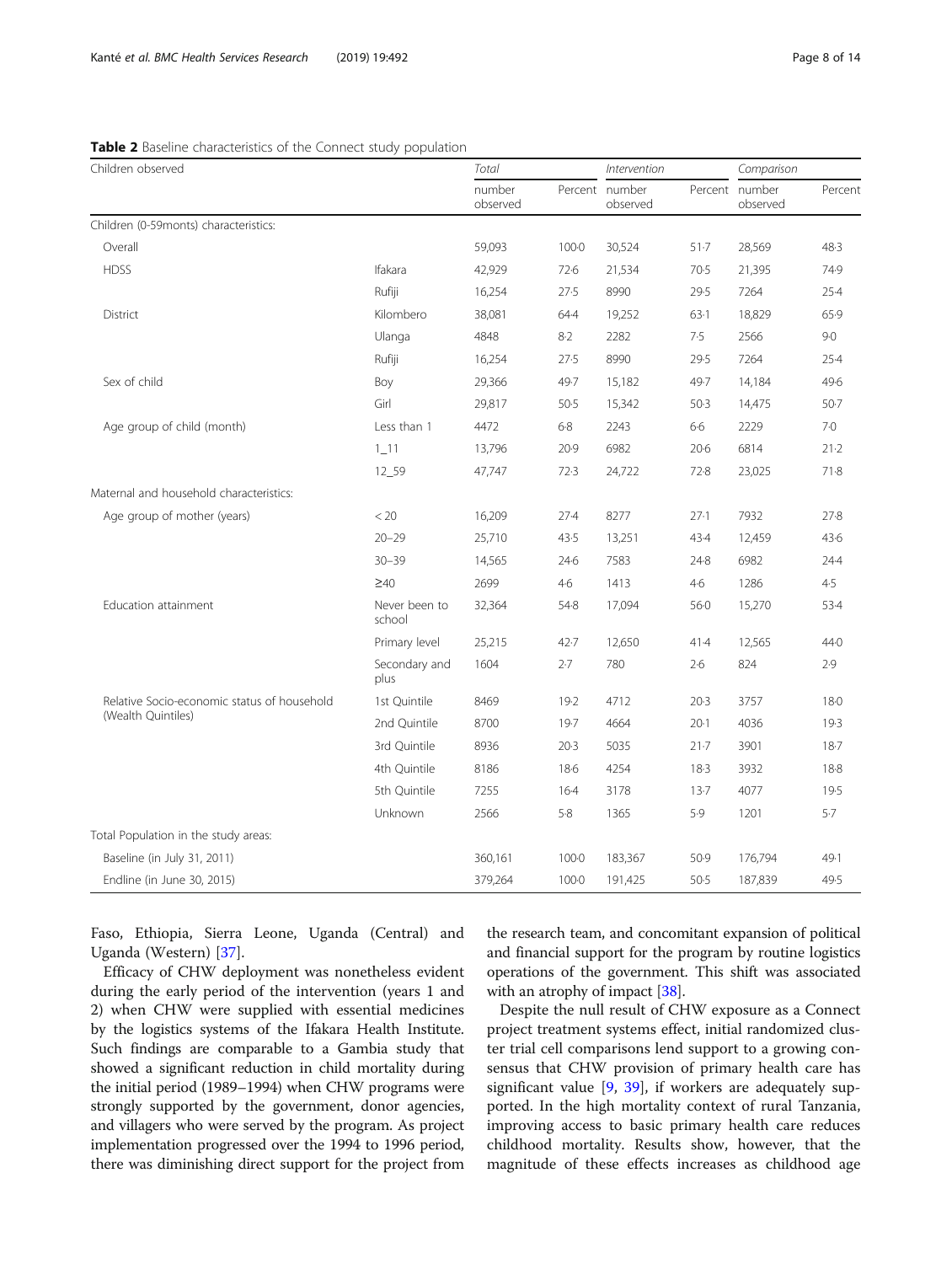<span id="page-8-0"></span>

| Table 3 Mortality indicators for intervention and comparison villages, August 2007-June2015, Rufiji, Ulanga and Kilombero districts, |  |  |
|--------------------------------------------------------------------------------------------------------------------------------------|--|--|
| Tanzania                                                                                                                             |  |  |

| Public health impact                        | Intervention   |                            |        | Comparison          |       |  |
|---------------------------------------------|----------------|----------------------------|--------|---------------------|-------|--|
| indicators:                                 | N <sup>a</sup> | Est. <sup>b</sup> (95% CI) | N      | Est. (95% CI)       |       |  |
| Baseline August 2007-July2011: <sup>c</sup> |                |                            |        |                     |       |  |
| Neonatal mortality rate                     | 16,609         | $23.2(21.0 - 25.7)$        | 16,195 | 25.9 (23.5 - 28.5)  | 0.129 |  |
| Post-neonatal mortality rate                | 23,234         | 24.9 (23.9 - 25.8)         | 22,567 | 25-8 (24-9-26-8)    | 0.541 |  |
| Infant mortality rate                       | 24,220         | 48.1 (44.9–51.5)           | 23,569 | 51.7 (48.4–55.3)    | 0.134 |  |
| Post-infant mortality rate                  | 45,752         | $33.2 (32.3 - 34.1)$       | 44,636 | $31.0(30.1 - 31.8)$ | 0.245 |  |
| Under-5 mortality rate $(qq_5)$             | 54,086         | $81.3(77.2 - 85.6)$        | 53,058 | $82.7(78.5 - 87.1)$ | 0.673 |  |
| Endline August 2011-June 2015: <sup>d</sup> |                |                            |        |                     |       |  |
| Neonatal mortality rate                     | 16,230         | 26-8 (24-3-29-4)           | 20,266 | 25.5 (23.4-27.9)    | 0.632 |  |
| Post-neonatal mortality rate                | 22,346         | $20.9(20.1 - 21.7)$        | 29,744 | 23.0 (22.2-23.8)    | 0.182 |  |
| Infant mortality rate                       | 23,237         | $47.7(44.4-51.1)$          | 30,984 | 48.9 (46.0-52.0)    | 0.575 |  |
| Post-infant mortality rate                  | 43,506         | 25.5 (24.9-26.2)           | 59,173 | 28.5 (27.8-29.1)    | 0.084 |  |
| Under-5 mortality rate $(qq_5)$             | 50,879         | 73-2 (69-3-77-3)           | 70,098 | 77-4 (73-8-81-1)    | 0.134 |  |

 $a/N =$  total population at risk

b)Est. = Estimate

c)Baseline calculation is based on 4 years before CHW deployment

d)The first batch of CHWs was deployed on August 1, 2011 and the duration of exposure to CHW is 4 years-

e)Logrank test chi2 of the mortality rate of the classifying variable

advances, owing to the efficacy of community-based care for treatment of infectious disease morbidity. Moreover, as the observation time of the project progressed, the impact of CHW exposure declined, because the integrity of logistics and supply implementation atrophied over time, offsetting the potential impact of CHW on the treatment of childhood illness.

Although birth practices and delivery care are fundamentally important to the survival of neonates, infectious disease morbidity is relatively less pronounced among neonates than among older children. CHW had no apparent effect on neonatal survival, a result that is similar to a study in Ghana [\[40\]](#page-12-0), but contrasting with results of South Asian studies reporting that CHW can improve newborn survival [[11](#page-12-0)]. Although the project promoted the referral of pregnant women and their sick children in both treatment and comparison communities – by repairing seven ambulances and buying one ambulance and two boat-ambulances for health centers and hospitals – the rugged and isolated terrain of the study area, along with the poor quality of clinical services, may have constrained the efficacy of these actions in improving newborn survival. CHW were trained to refer

Table 4 Discrete-time survival models for the effect of Connect experiment intervention versus comparison areas, August 2007– June 2015, Rufiji, Ulanga and Kilombero districts, Tanzania

| Mortality Indicator <sup>a</sup>      | Baseline versus endline:                          |                                 |                                    |                       |                                 |            |  |
|---------------------------------------|---------------------------------------------------|---------------------------------|------------------------------------|-----------------------|---------------------------------|------------|--|
|                                       | Baseline (August 2007-July 2011)                  | Endline (August 2011-June 2015) |                                    |                       |                                 |            |  |
|                                       | Hazard Ratio <sup>b</sup> (95% CI)                |                                 | $P$ -value <sup>c</sup>            | Hazard Ratio (95% CI) |                                 | $P$ -value |  |
| Under-5 mortality (0-59 months)       | $0.99(0.88 - 1.11)$                               |                                 | 0.867                              | $0.95(0.86 - 1.07)$   |                                 | 0.443      |  |
|                                       | Exposure period and childhood age specific rates: |                                 |                                    |                       |                                 |            |  |
|                                       | Early stage (August 2011-July 2013)               |                                 | Late stage (August 2013-June 2015) |                       | Overall (August 2011-June 2015) |            |  |
|                                       | Hazard Ratio <sup>b</sup> (95% CI)                | $P$ -value <sup>c</sup>         | Hazard Ratio (95% CI)              | $P$ -value            | Hazard Ratio (95% CI)           | $P$ -value |  |
| Neonatal mortality (0-28 days)        | $1.10(0.89 - 1.36)$                               | 0.392                           | $0.98(0.74 - 1.30)$                | 0.902                 | $1.05(0.85 - 1.29)$             | 0.659      |  |
| Post-Neonatal mortality (1-59 months) | $0.85(0.76 - 0.96)$                               | 0.008                           | $1.03(0.85 - 1.24)$                | 0.772                 | $0.91(0.82 - 1.02)$             | 0.103      |  |
| Under-5 mortality (0-59 months)       | $0.92(0.83 - 1.03)$                               | 0.137                           | $1.01(0.85 - 1.20)$                | 0.891                 | $0.95(0.86 - 1.07)$             | 0.443      |  |

a)Source: Rufiji and Ifakara HDSS data, 2016

b)Models were adjusted for calendar year

<sup>c)</sup>Standard errors are adjusted for within village cluster effects. Hazard Ratios (HR) for regression models employ dependent variables taking value 1 if the child died during the study period and 0 otherwise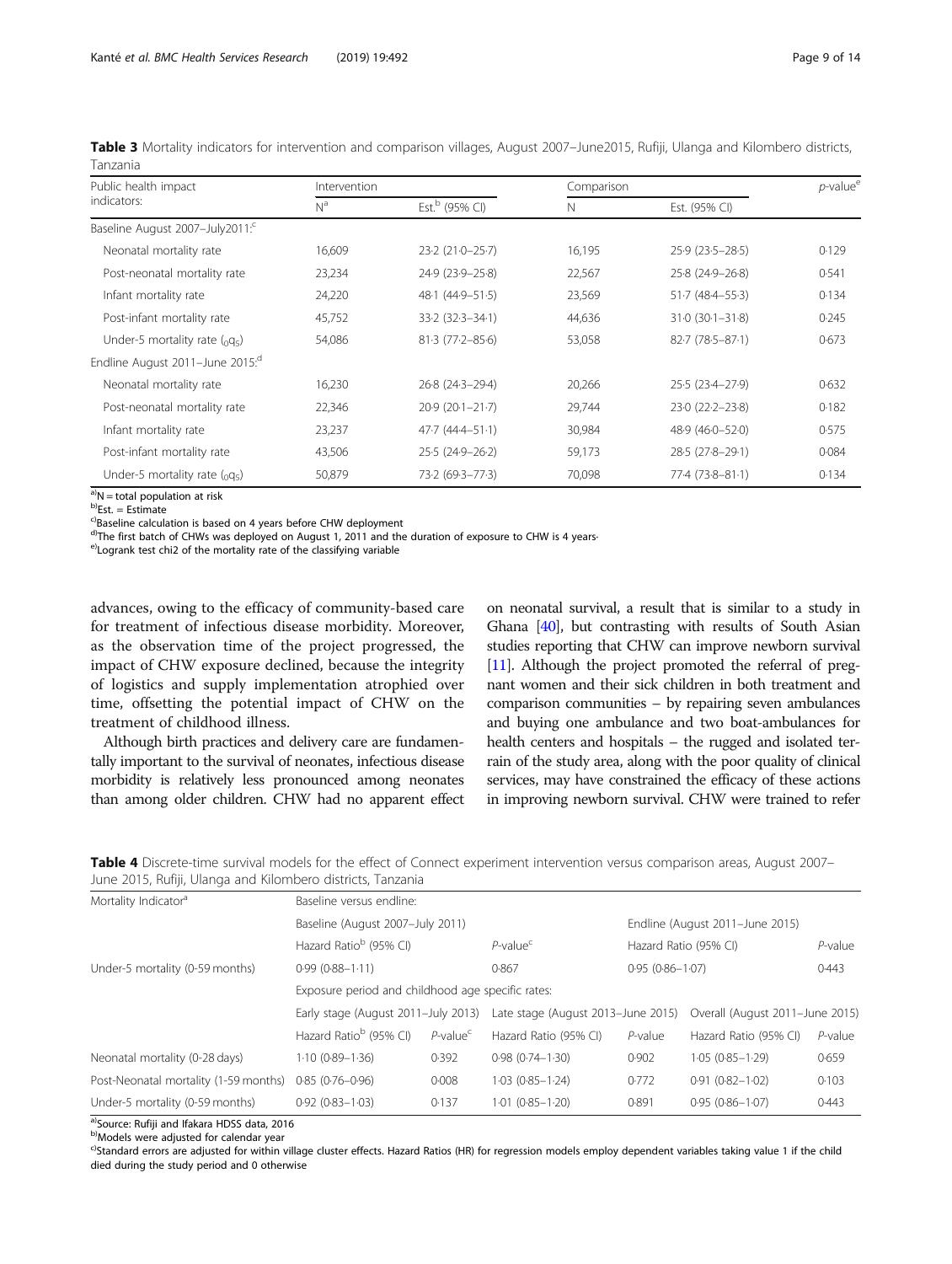<span id="page-9-0"></span>

low-birth-weight and ill newborns to health facilities where the project lacked interventions for improving Table 5 the quality of facility-based care.

There was no differential effect of the CHW program on mortality by child gender, mother's education attainment, or quintiles of wealth of the household. This Connect result contrasts with findings from experimental studies from India that showed reduction in health inequalities between sub-groups [\[41](#page-12-0)].

Questions concerning the efficacy of CHW as health promoters who are not health care providers were not the subject of the Connect design and had no direct

bearing on its randomization. However, the atrophy of impact that arose when workers lacked access to supplies suggests that curative functions for CHW are essential to achieving significant child survival gains from their deployment. In fact, evidence from years three and four of Connect suggests that CHW deployment without concomitant provision of supplies may cause more harm than good. The adjusted late stage HR reported in Table 5 is estimated to be 1.42 (95% CI 1.07–1.88,  $p = 0.015$ ). The cause of this effect merits careful investigation. Studies elsewhere have shown that deployment of health volunteers who are not equipped to provide care can foster delay in parental health seeking with detrimental survival consequences [[42](#page-12-0)]. This possible detrimental outcome attests to the need for implementation research on support systems for CHW operations, possibly in the form of transfer experiments that would test the replicability of phase one strategies in locations geographically removed from IHI research sites. Such phased research in other settings has demonstrated the value of separating implementation research from primary impact research to enhance the operational ownership of implementation and clarify the organizational requirements of scaling up strategies that experimental programs have proven to work [[43](#page-13-0), [44\]](#page-13-0).

## Study limitations

#### Our study had noteworthy limitations

Program operations may not have controlled for contamination that could arise from non-governmental

Table 5 The conditional effect of CHW access to essential medicines on neonatal, early childhood and under-5 mortality by stage in the Connect Project, August 2011–June 2015, Rufiji, Ulanga and Kilombero districts, Tanzania

| Mortality Indicator <sup>a</sup>      | Early stage (August 2011-July 2013) |                                    |                              |            |  |  |
|---------------------------------------|-------------------------------------|------------------------------------|------------------------------|------------|--|--|
|                                       | <b>CHW without Medicines</b>        |                                    | <b>CHW with Medicines</b>    |            |  |  |
|                                       | $HRb$ (95% CI)                      | $P$ -value <sup>c</sup>            | HR (95% CI)                  | $P$ -value |  |  |
| Neonatal mortality (0-28 days)        | $1.03(0.72 - 1.48)$                 | 0.860                              | $1.11(0.88 - 1.41)$          | 0.385      |  |  |
| Post-Neonatal mortality (1-59 months) | $0.85(0.68 - 1.04)$                 | 0.115                              | $0.85(0.75 - 0.96)$          | 0.012      |  |  |
| Under-5 mortality (0-59 months)       | $0.90(0.73 - 1.11)$                 | 0.329                              | $0.93(0.83 - 1.04)$          | 0.181      |  |  |
|                                       |                                     | Late stage (August 2013-June 2015) |                              |            |  |  |
| Neonatal mortality (0-28 days)        | $0.89(0.59 - 1.33)$                 | 0.562                              | $1.01(0.75 - 1.34)$          | 0.957      |  |  |
| Post-Neonatal mortality (1-59 months) | $1.42(1.07 - 1.88)$                 | 0.015                              | $0.95(0.79 - 1.14)$          | 0.589      |  |  |
| Under-5 mortality (0-59 months)       | $1.21(0.95 - 1.55)$                 | 1.125                              | $0.97(0.82 - 1.16)$          | 0.763      |  |  |
|                                       | Overall (August 2011-June 2015)     |                                    |                              |            |  |  |
| Neonatal mortality (0-28 days)        | $0.98(0.73 - 1.31)$                 | 0.898                              | $1.06(0.85 - 1.32)$          | 0.592      |  |  |
| Post-Neonatal mortality (1-59 months) | $1.01(0.82 - 1.24)$                 | 0.933                              | $0.90(0.80 - 1.00)$          | 0.054      |  |  |
| Under-5 mortality (0-59 months)       | $0.99(0.85 - 1.18)$                 | 0.979                              | $0.95(0.84 - 1.07)$<br>0.384 |            |  |  |

a)Source: Rufiji and Ifakara HDSS data, 2016

b)Models were adjusted for calendar year

c)Standard errors are adjusted for the clustering of villages. Hazard Ratios (HR) for regression models of child mortality employ dependent variables taking value 1 if the child died during the study period and 0 otherwise

d)Essentials medicines are Co-trimoxazole or Amoxyciliin, Artemeter Lumefantrine (ALu) and Oral Rehydration Salts and Zinc to treat for uncomplicated Pneumonia, Malaria and Diarrhea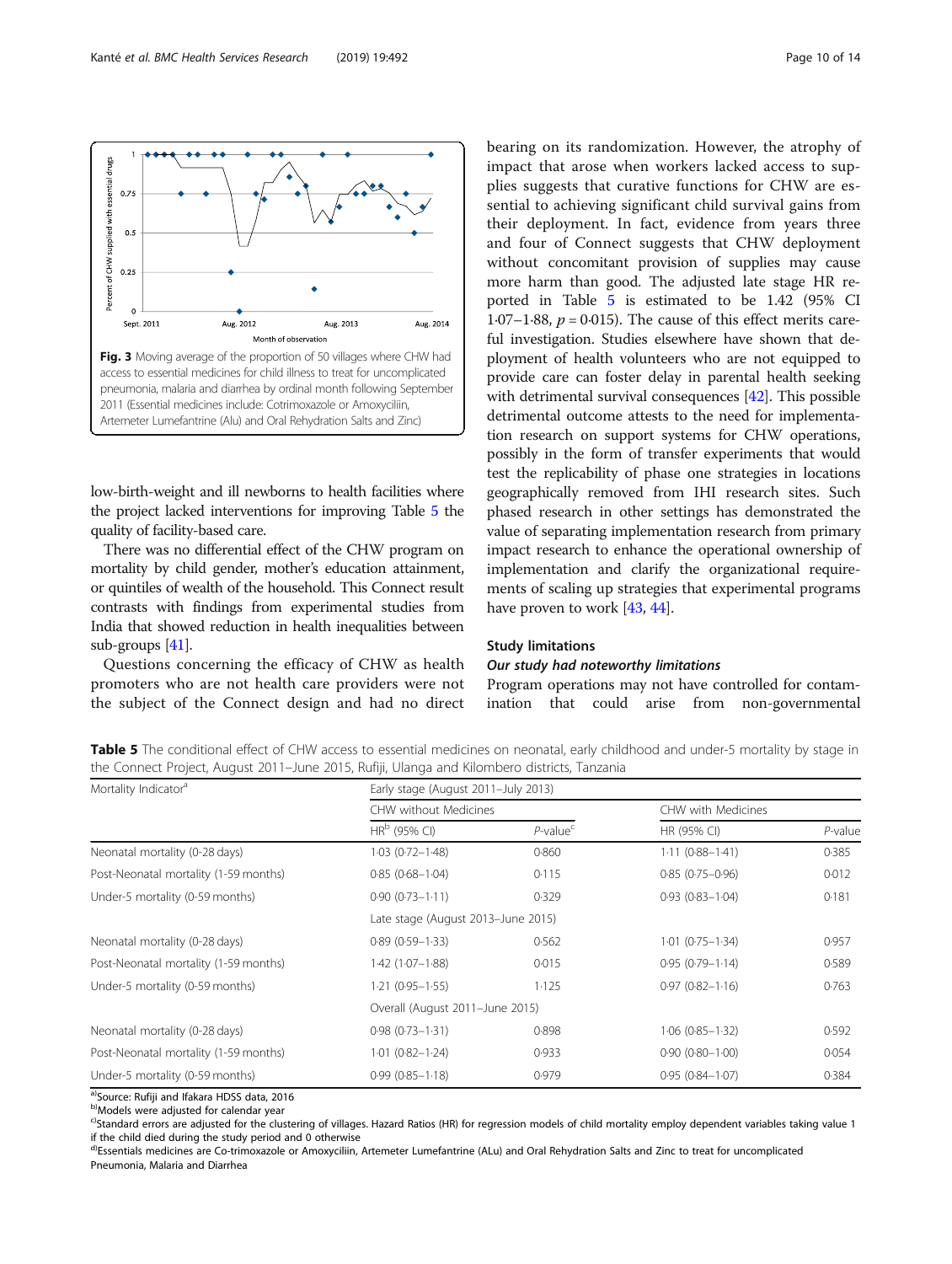organizational activities in study areas. It is known, for example, that volunteers were deployed in some communities by local non-governmental agencies. While these workers were not trained, supplied, or equipped to provide preventive or curative care, their health promotion activities may have offset potential program effects. While most such activity occurred in comparison cluster communities, the numbers of volunteers and the precise nature of their activities was not factored into the analysis.

Although households located in the comparison communities were unexposed to project CHW deployment, the possibility remains that comparison community parents could seek care for sick children from Connect CHW because villages in intervention and comparison were interspersed without boundaries or barriers that would prevent parents from seeking care from CHW in neighboring treatment communities. CHW were instructed by project field coordinators not to provide services in the comparison communities, but were allowed to provide care to any parent who traveled to treatment areas to seek their care.

Training and deployment of CHW may have affected clinical worker performance in ways that contributed to the quality of care. However, analysis of monitoring systems data have determined that indicators of the quality of services, such as access to health facilities, personnel, and supplies in intervention and comparison groups was comparable throughout the intervention period.

HDSS data were compiled through home visits in all 101 clusters that were conducted in 4 months intervals until June 2013, and in 6 months thereafter. The Connect monitoring team relied upon HDSS data collectors to interview participants about pregnancy status, pregnancy outcomes, and child deaths. From July 2013 to December 2014, the research team audited the HDSS data and found that the field interviewers did not visit approximately 10% of households according to scheduled activities. However, this missing information was distributed equivalently among the intervention and comparison groups. HDSS leaders and field managers were informed and data were collected retrospectively to fill any such interviewing gaps that arose. However, possibility remains that some missing under-five deaths, in particular early newborn deaths, were not captured.

Owing to budgetary constraints and administrative decisions that were unrelated to Connect, HDSS data collection was terminated in July 2013 in five nonrandomized Rufiji District villages of which one was a treatment village and four were control villages. Although CHW posted in treatment villages continued operations throughout the project, and data analysis included information for the excluded villages until the onset of censoring in July of 2013, the possible bias that this truncation may have introduced is unknown.

The Connect Project was designed as a blend of embedded implementation science with a formal RCT. This design attempted to maximize prospects that results would be utilized for policy, without the delays and costs that would arise if a separate phase in the research were required to test replicability of project results. While this focus on embedding research into routine operations was intended to position results for national scale-up, the blending of embedded science with an RCT design had the unintended effect of shifting the focus of observation from assessing the demographic impact of community exposure to functioning CHW care to focusing instead on clarifying operational procedures, methods, and milestones required for the effective postexperimental utilization of the project strategic design. The duration interventions, spanning only 3.1 years, with the embedded science paradigm applying to the final half of program exposure, subjected Connect to lapses in logistics and supply operations that were caused, in part, by local government and Ministry of Local Government managerial inexperience with community-based primary health care.

A longer observation time would also be required for the appraisal of the full range of benefits that could accrue from modalities that Connect CHW dispensed. Moreover, since non-specific benefits of vaccination and micro-nutrient supplementation, are known to require multi-year exposure time for full effects to arise [[45](#page-13-0)–[48](#page-13-0)], the limited project exposure time may have constrained prospects for CHW to have their full impact.

Despite these limitations, our findings attest to the potential value of CHW in reducing child mortality. These results in Africa thus confirm evidence emerging from trials in South Asia. However, project results also attest to the importance of ensuring integrity of support systems that enable CHW services to work. The contrast of phase two results with phase one findings challenges the concept of transferring research-managed operations to authorities who will be responsible for scaling up Connect. Transfer experiments require designs that focus on implementation endpoints and organizational processes [[49](#page-13-0)].

# Conclusion

Tanzania is currently engaged in a process of scaling up the CHW model that Connect has tested, but in pursuing this policy, there is a critical need to guide the scaling-up process with implementation research on the operational requirements of sustaining essential support systems. Moreover, systems perspectives on community-based primary health care are essential so that trials include a focus on the quality of fixed facility care and referral capabilities. If the deployment of CHW alone is the focus of intervention, without adequate attention to logistics support requirements, the high burden of newborn morbidity and mortality will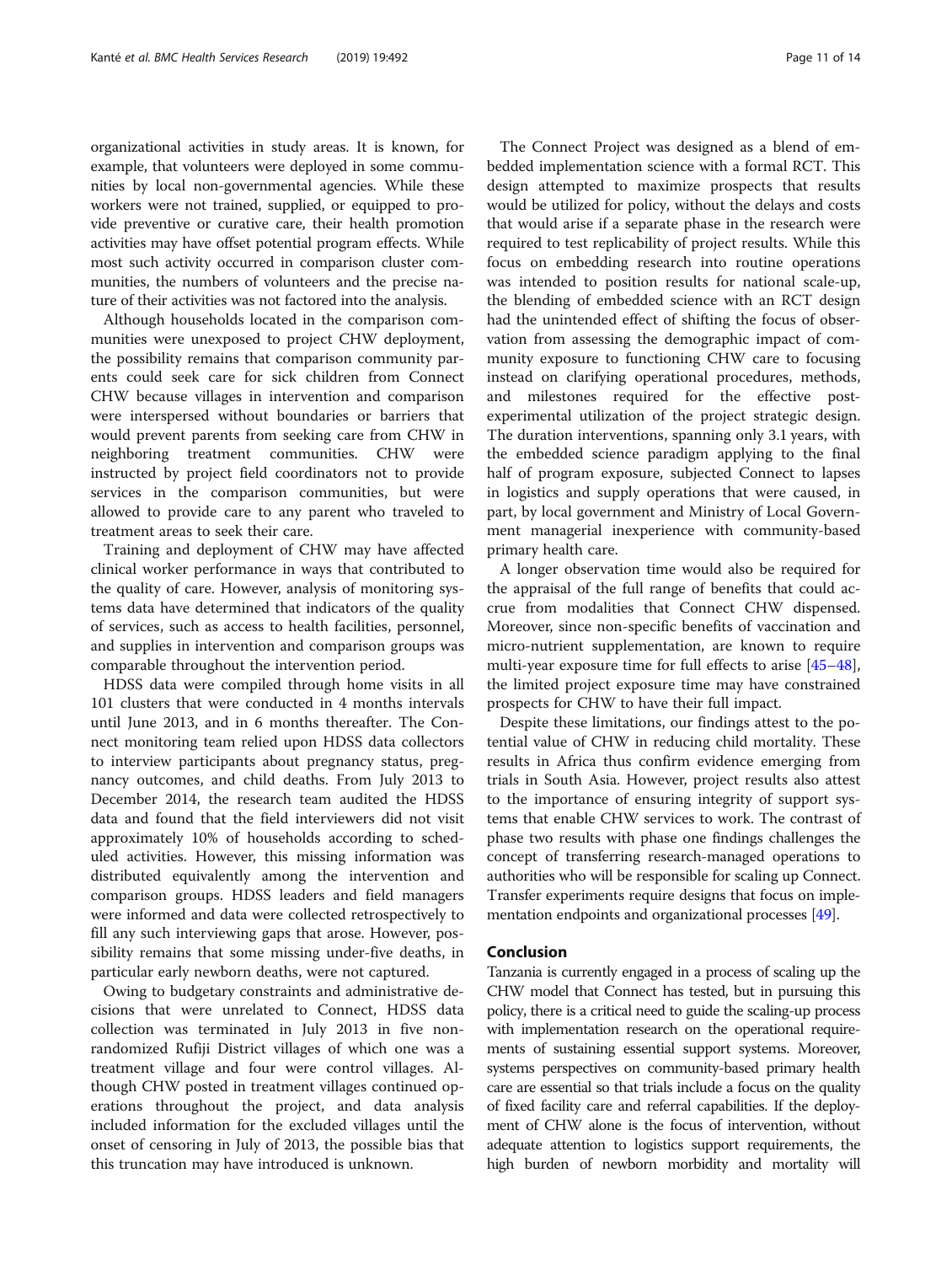<span id="page-11-0"></span>persist. Ensuring the effective functioning of referral systems, and improved quality of facility-based care and skilled delivery services are essential elements of an effective context for primary health care that includes the addition of CHW. Connect has demonstrated that CHW can induce childhood mortality decline if CHW deployment is pursued in conjunction with concomitant attention to the effective implementation of essential logistics support systems.

## Abbreviations

CHW: Community Health Worker; CI: Confidence interval; HDSS: Health and Demographic Surveillance System; HIV: Human immunodeficiency virus; HR: Hazard Ratio; IHI: Ifakara Health Institute; IMCI: Integrated management of childhood illness; INDEPTH: International Network of Field Sites with Continuous Demographic Evaluation of Populations and Their Health in Developing Countries; MMAM: Swahili acronym Mpango wa Maendeleo wa Afya ya Msingi, English translation: Primary Health Services Development Plan; ORS: Oral rehydration solution

#### Acknowledgements

The authors gratefully acknowledge the advisory support of the Doris Duke Charitable Foundation's Africa Health Initiative Advisory Committee and the contribution of Ifakara Health Institute Connect team members to the development and execution of the project intervention and research program including Hildegalda P Mushi, Gloria Sikustahili, John Noronha, Mustafa Njozi, Idda Kinyonge, Dominic Mboya, Samuel Likasi, Dorothy Maganga, Harun Machibya, Ruth Wilson, Awena Malendo and Admirabilis Kalolella. The authors also acknowledge scientists who contributed to designing the study: Salim Abdulla, Hassan Mshinda, Godfrey Mbaruku, Fatuma Manzi, Selemani Mbuyita, Honorati Masanja, Senga Pemba, Stephane Helleringer, Kate Ramsey, Lynn Freedman, Don deSavigny and Joanna Schellenberg. We also thank Mallory Sheff for her editorial support.

#### Authors' contributions

The Principal Investigator (JFP) is the Corresponding Author of this publication. The lead author (AMK), Corresponding Author (JFP), and EFJ had full access to the study data and undertook joint responsibility for the preparation and submission of the paper for publication. JFP, AMK, EFJ, and AH conceived and designed the Connect experiment. AMK AH AE CDB TK managed research operations in Tanzania and AH coordinated implementation and liaison with the Ministry of Health and Social Welfare. AMK and EJ analyzed the data and JFP contributed to the modeling design and to the preparation of this manuscript. AMK wrote the first draft of the manuscript. All authors contributed to data interpretation, revisions, and approval of the final version.

#### Funding

The United States based Doris Duke Charitable Foundation (DDCF) and Comic Relief in the UK financed the trial. Advisors to the DDCF commented on the study design prior to implementation. During the trial, all data collected, processed, and analyzed by the project staff, were shared with the Population Health Implementation training and Data collaborative located at the John Hopkins University for data quality assurance analyses. Interim analyses were pre-specified and provided in confidence to the data collaborative, which met in July 2013, reviewed the interim analyses, and recommended continued operation of the project.

#### Availability of data and materials

Africa Health Initiative coordination mechanisms sponsored by the Doris Duke Charitable Foundation supported a Data Cooperative for organizing international access to Africa Health Initiative project data sets. Data of the Connect Project are described at [https://www.jhsph.edu/research/centers](https://www.jhsph.edu/research/centers-and-institutes/institute-for-international-programs/_documents/phit_concept.pdf)[and-institutes/institute-for-international-programs/\\_documents/phit\\_concept.](https://www.jhsph.edu/research/centers-and-institutes/institute-for-international-programs/_documents/phit_concept.pdf) [pdf.](https://www.jhsph.edu/research/centers-and-institutes/institute-for-international-programs/_documents/phit_concept.pdf) Core indicators for this study are displayed at: [https://dataverse.harvard.](https://dataverse.harvard.edu/file.xhtml?persistentId=doi:10.7910/DVN/26539/PN40RD) [edu/file.xhtml?persistentId=doi:10.7910/DVN/26539/PN40RD.](https://dataverse.harvard.edu/file.xhtml?persistentId=doi:10.7910/DVN/26539/PN40RD) For access to individual level statistical commands, readers are advised to communicate with the corresponding author or with the Ifakara Health Institute Evaluation Thematic Group led by Dr. Eveline Geubbels, at [\[egeubbels@ihi.or.tz\]](mailto:egeubbels@ihi.or.tz). Unrestricted access to demographic surveillance data is available through

the data repository located at [www.indepth-ishare.org](http://www.indepth-ishare.org) and the IHI data portal [\[http://data.ihi.or.tz/index.php/catalog/central](http://data.ihi.or.tz/index.php/catalog/central)].

#### Ethics approval and consent to participate

Local village and district leaders were informed about the trial protocol in the local language and consent for service operations was sought from community leaders. Routine demographic surveillance operations permit respondents to decline participation, although no incidence of denial arose. Children and their guardians (parents or primary caregivers) were eligible for allocation to the treatment condition if their main residence was located in one of the designated treatment sample clusters. Children were eligible for community health worker provided care if they were younger than 5 years and resided permanently in the enumerated households of a treatment cluster. A child was also eligible if he or she was born to an eligible woman after the randomization or he or she moved permanently into the study area. The service operational plan, training program and data collection procedure was reviewed and approved by the ethical review committees of the Tanzania Ministry of Health and Social Welfare, the National Medical Research Coordination Committee of the National Institute for Medical Research and the Ifakara Health Institute's Institutional Review Board (Registration file number: NIMR/HQ/R.8a/Vol.IX/1203). Connect investigators sought authorization for use of data from the Ifakara Health Institute through the Connect project (Ifakara Health Institute Internal Review Board file number 16–2010). Ethical clearance for the analysis was also accorded by the Columbia University Medical Center Institutional Review Board (Protocol-AAAF3452). To ensure compliance with mandated data collection procedures, each respondent for health and demographic surveillance system operations was provided with a brief explanation of the interviewing process and then asked to provide written informed consent. Respondents remained anonymous.

#### Consent for publication

Not applicable.

#### Competing interests

The Corresponding author is a member of the BMC Health Services Research Advisory Committee. Other authors of this publication have no competing interests to declare.

#### Author details

<sup>1</sup>Department of International Health, Division of Global Disease Epidemiology and Control, Institute for International Programs, Bloomberg School of Public Health, Johns Hopkins University, Baltimore, MD, USA. <sup>2</sup>Ifakara Health Institute, PO Box 78373, Mikocheni, Dar-es-Salaam, Tanzania. <sup>3</sup>Heilbrunn Department of Population and Family Health, Mailman School of Public Health, Columbia University, 60 Haven Avenue, New York City, NY 10032, USA.

#### Received: 30 January 2019 Accepted: 30 May 2019 Published online: 16 July 2019

#### References

- United Nations The Millennium Development Goals Report 2012. New York: The United Nations; 2012. [https://www.un.org/en/development/desa/](https://www.un.org/en/development/desa/publications/mdg-report-2012.html) [publications/mdg-report-2012.html.](https://www.un.org/en/development/desa/publications/mdg-report-2012.html)
- 2. Friberg IK, Kinney MV, Lawn JE, Kerber KJ, Odubanjo MO, Bergh A-M, et al. Sub-Saharan Africa's mothers, newborns, and children: How many lives could be saved with targeted health interventions? PLoS Med. 2010;7(6): e1000295. <https://doi.org/10.1371/journal.pmed.1000295>.
- 3. Masanja H, de Savigny D, Smithson P, Schellenberg J, John T, Mbuya C, et al. Child survival gains in Tanzania: analysis of data from demographic and health surveys. Lancet. 2008;371(9620):1276–83.
- 4. Wang H, Liddell CA, Coates MM, Mooney MD, Levitz CE, Schumacher AE, et al. Global, regional, and national levels of neonatal, infant, and under-5 mortality during 1990-2013: a systematic analysis for the Global Burden of Disease Study 2013. Lancet. 2014;384(9947):957–79.
- Kassebaum NJ, Bertozzi-Villa A, Coggeshall MS, Shackelford KA, Steiner C, Heuton KR, et al. Global, regional, and national levels and causes of maternal mortality during 1990-2013: a systematic analysis for the global burden of disease study 2013. Lancet (London, England). 2014;384(9947): 980–1004.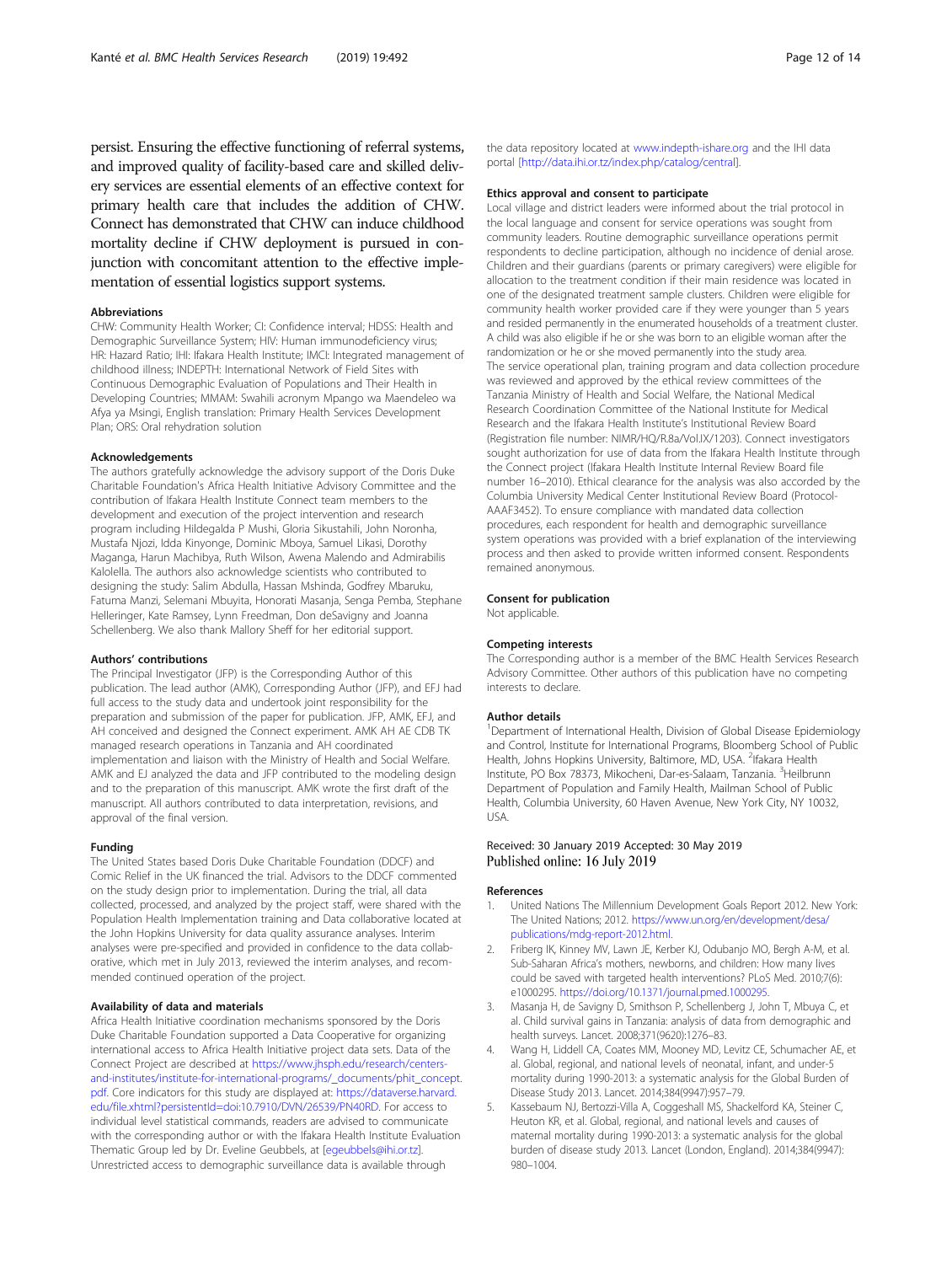- <span id="page-12-0"></span>6. Freeman P, Perry HB, Gupta SK, Rassekh B. Accelerating progress in achieving the millennium development goal for children through community-based approaches. Glob Public Health. 2012;7(4):400–19.
- 7. El Arifeen S, Christou A, Reichenbach L, Osman FA, Azad K, Islam KS, et al. Community-based approaches and partnerships: innovations in healthservice delivery in Bangladesh. Lancet. 2013;382:2012–26.
- Tanzania National Bureau of Statistics. Tanzania Demographic and Health Survey 2010: Final report. Calverton: Tanzania National Bureau of Statistics and ICF Macro; 2011.
- 9. Lewin S, Munabi-Babigumira S, Glenton C, Daniels K, Bosch-Capblanch X, van Wyk BE, et al. Lay health workers in primary and community health care for maternal and child health and the management of infectious diseases. Cochrane database Syst Rev. 2010;(3): [https://doi.org/10.1002/14651858.](https://doi.org/10.1002/14651858.CD004015.pub3) [CD004015.pub3.](https://doi.org/10.1002/14651858.CD004015.pub3)
- 10. Bhutta ZA, Lassi ZS, Pariyo G, Huicho L. Global experience of community health workers for delivery of health related Millennium Development Goals: a systematic review, country case studies, and recommendations for integration into national health systems. In.: Geneva: Global Health Workforce Alliance/World Health Organization; 2010. Available at [http://](http://www.who.int/workforcealliance/knowledge/publications/CHW_FullReport_2010.pdf?ua=1) [www.who.int/workforcealliance/knowledge/publications/CHW\\_FullReport\\_](http://www.who.int/workforcealliance/knowledge/publications/CHW_FullReport_2010.pdf?ua=1) [2010.pdf?ua=1](http://www.who.int/workforcealliance/knowledge/publications/CHW_FullReport_2010.pdf?ua=1).
- 11. Lassi ZS, Haider BA, Bhutta ZA. Community-based intervention packages for reducing maternal and neonatal morbidity and mortality and improving neonatal outcomes. Community-based intervention packages for reducing maternal morbidity and mortality and improving neonatal outcomes. Journal of Development Effectiveness. 2012;4(1):151–87. [https://doi.org/10.](https://doi.org/10.1080/19439342.2012.655911) [1080/19439342.2012.655911.](https://doi.org/10.1080/19439342.2012.655911)
- 12. Boone P, Elbourne D, Fazzio I, Fernandes S, Frost C, Jayanty C, et al. Effects of community health interventions on under-5 mortality in rural Guinea-Bissau (EPICS): a cluster-randomised controlled trial. Lancet Glob Heal. 2016; 4(5):e328–35.
- 13. Phillips JF, Bawah AA, Binka FN. Accelerating reproductive and child health programme impact with community-based services: the Navrongo experiment in Ghana. Bull World Health Organ. 2006;84(12):949–55.
- 14. Perry H, Zulliger R. How effective are community health workers? An overview of current evidence with recommendations for strengthening community health worker programs to accelerate progress in achieving the health-related millennium development goals. Report of the Millennium Development Goals Health Alliance, Bloomberg School of Public Health, Johns Hopkins University, Baltimore MD. [https://ccmcentral.com/wp](https://ccmcentral.com/wp-content/uploads/2013/12/How-Effective-are-CHWs-Evidence-Summary-Condensed_JHSPH_2012.pdf)[content/uploads/2013/12/How-Effective-are-CHWs-Evidence-Summary-](https://ccmcentral.com/wp-content/uploads/2013/12/How-Effective-are-CHWs-Evidence-Summary-Condensed_JHSPH_2012.pdf)[Condensed\\_JHSPH\\_2012.pdf.](https://ccmcentral.com/wp-content/uploads/2013/12/How-Effective-are-CHWs-Evidence-Summary-Condensed_JHSPH_2012.pdf)
- 15. Black R, Taylor C, Arole S, Bang A, Bhutta Z, Chowdhury A, et al. Comprehensive review of the evidence regarding the effectiveness of community–based primary health care in improving maternal, neonatal and child health: 8. Summary and recommendations of the expert panel. J Glob lHealth. 2017;7(1):10908.
- 16. Mkumbo E, Hanson C, Penfold S, Manzi F, Schellenberg J. Innovation in supervision and support of community health workers for better newborn survival in southern Tanzania. Int Health. 2014;6(4):339–41.
- 17. Greenspan JA, McMahon SA, Chebet JJ, Mpunga M, Urassa DP, Winch PJ. Sources of community health worker motivation: a qualitative study in Morogoro region, Tanzania. Hum Resour Health. 2013;11:52.
- 18. Tanzania MInistry of Health and Social Welfare. The National Road Map Strategic Plan To Accelerate Reduction of Maternal, Newborn and Child Deaths in Tanzania 2008–2015. Dar-es-Salaam: Ministry of Health and Social Welfare; 2008. [https://advancefamilyplanning.org/sites/default/files/](https://advancefamilyplanning.org/sites/default/files/resources/RMNCH%20Plan%202014%20to%202015.pdf) [resources/RMNCH%20Plan%202014%20to%202015.pdf](https://advancefamilyplanning.org/sites/default/files/resources/RMNCH%20Plan%202014%20to%202015.pdf).
- 19. Ramsey K, Hingora A, Kante M, Jackson E, Exavery A, Pemba S, et al. The Tanzania Connect Project: A cluster-randomized trial of the child survival impact of adding paid community health workers to an existing facilityfocused health system. BMC Health Serv Res. 2013;13(Suppl.2):S6. [https://doi.](https://doi.org/10.1186/1472-6963-13-S2-S6) [org/10.1186/1472-6963-13-S2-S6.](https://doi.org/10.1186/1472-6963-13-S2-S6)
- 20. Mrema S, Kante AM, Levira F, Mono A, Irema K, de Savigny D, et al. Health & Demographic Surveillance System Profile: The Rufiji Health and Demographic Surveillance System (Rufiji HDSS). Int J Epidemiol. 2015;44(2): 472–83. <https://doi.org/10.1093/ije/dyv018>.
- 21. Geubbels E, Amri S, Levira F, Schellenberg J, Masanja H, Nathan R. Health & demographic surveillance system profile: the Ifakara rural and urban health and demographic surveillance system (Ifakara HDSS). Int J Epidemiol. 2015; 44(3):dyv068.
- 22. Kanté AM, Nathan R, Helleringer S, Sigilbert M, Levira F, Masanja H, et al. The contribution of reduction in malaria as a cause of rapid decline of underfive mortality: evidence from the Rufiji health and demographic surveillance system (HDSS) in rural Tanzania. Malar J. 2014;13(1):180 Available from: [https://malariajournal.biomedcentral.com/articles/10.1186/1475-2875-13-180.](https://malariajournal.biomedcentral.com/articles/10.1186/1475-2875-13-180) [cited 2019 Mar 31].
- Sankoh O, Sharrow D, Herbst K, Whiteson Kabudula C, Alam N, Kant S, et al. The INDEPTH standard population for low- and middle-income countries, 2013. Glob Health Action. 2014;7:23286.
- 24. Macleod B, Leon D, Phillips J. The Household Registration System: A database program generator for longitudinal studies of households. Soc Sci Comput Rev. 1992;10(3):310–28.
- 25. Phillips JF, Macleod BB, Pence BW. The household registration system: computer software for the rapid dissemination of demographic surveillance systems. Demogr Res. 2000;2:40.
- 26. Tani K, Exavery A, Baynes CD, Pemba S, Hingora A, Manzi F, et al. Unit cost analysis of training and deploying paid community health workers in three rural districts of Tanzania. BMC Health Serv Res. 2016;16:237. [https://doi.org/](https://doi.org/10.1186/s12913-016-1476-5) [10.1186/s12913-016-1476-5](https://doi.org/10.1186/s12913-016-1476-5).
- 27. Armstrong Schellenberg JRM, Nathan R, Abdulla S, Mukasa O, Marchant TJ, Tanner M, et al. Risk factors for child mortality in rural Tanzania. Trop Med Int Heal. 2002;7(6):506–11 Available from: [https://onlinelibrary.wiley.com/doi/](https://onlinelibrary.wiley.com/doi/full/10.1046/j.1365-3156.2002.00888.x) [full/10.1046/j.1365-3156.2002.00888.x](https://onlinelibrary.wiley.com/doi/full/10.1046/j.1365-3156.2002.00888.x). [cited 2019 Mar 31].
- 28. World Health Organization. Handbook IMCI: integrated management of childhood illness. Geneva: World Health Organization; 2005.
- 29. Baynes CD, Semu H, Baraka J, Mushi H, Ramsey K, Kante AM, et al. An exploration of the feasibility, acceptability, and effectiveness of professional, multitasked community health workers in Tanzania. Glob Public Health. 2017;12(8):1018–32.
- 30. Baynes C, Mboya D, Likasi S, Maganga D, Pemba S, Baraka J, et al. Quality of sick child-care delivered by community health Workers in Tanzania. Int J Heal Policy Manag. 2018;7(12):1097–109 Available from: [https://www.ncbi.](https://www.ncbi.nlm.nih.gov/pubmed/30709085) [nlm.nih.gov/pubmed/30709085.](https://www.ncbi.nlm.nih.gov/pubmed/30709085) [cited 2019 Apr 19].
- 31. Ghaffar A, Langlois EV, Rasanathan K, Peterson S, Adedokun L, Tran NT. Strengthening health systems through embedded research. Bull World Heal Organ. 2017;95:87.
- 32. Awoonor-Williams JK, Phillips JF, Bawah AA. The application of embedded implementation science to developing community-based primary health care in Ghana. Int J Popul Dev Reprod Heal. 2017;1(1):66–81 Available from: [https://www.ddcf.org/globalassets/18-0202-chps-application-of-embedded](https://www.ddcf.org/globalassets/18-0202-chps-application-of-embedded-implementation-science-article.pdf)[implementation-science-article.pdf.](https://www.ddcf.org/globalassets/18-0202-chps-application-of-embedded-implementation-science-article.pdf)
- 33. Hayes R, Bennett S. Simple sample size calculation for cluster-randomized trials. Int J Epidemiol. 1999;28:319–26.
- 34. Van Breukelen G, Candel MJJ, Berger MFP. Relative efficiency of unequal versus equal cluster sizes in cluster randomized and multicentre trials. Stastics Med. 2007;26(13):2589–603.
- 35. Abeysekera W, Sooriyarachchi M. Use of Schoenfeld's global test to test the proportional hazards assumption in the cox proportional hazards model: an application to a clinical study. J Natl Sci Found Sri Lanka. 2009;37(1):41–51.
- 36. Schemper M. Cox analysis of survival data with non-proportional hazard functions. J R Stat Soc Ser D (The Stat). 1992;41(4):455–65.
- 37. Amouzou A, Morris S, Moulton LH, Mukanga D. Assessing the impact of integrated community case management (iCCM) programs on child mortality: Review of early results and lessons learned in sub–Saharan Africa. J Glob Health. 2014;4(2):020411. [https://doi.org/10.7189/jogh.04.020411.](https://doi.org/10.7189/jogh.04.020411)
- 38. Hill AG, Macleod WB, Joof D, Gomez P, Ratcliffe AA. Decline of mortality in children in rural Gambia: the in uence of village-level primary health care. Trop Med Int Heal. 2000;5(2):107–18.
- 39. Perry HB, Zulliger R, Rogers MM. Community health workers in low-, middle-, and high-income countries: an overview of their history, recent evolution, and current effectiveness. Annu Rev Public Health. 2014;35:399–421.
- 40. Kirkwood BR, Manu A, ten Asbroek AHA, Soremekun S, Weobong B, Gyan T, et al. Effect of the Newhints home-visits intervention on neonatal mortality rate and care practices in Ghana: a cluster randomised controlled trial. Lancet (London, England). 2013;381(9884):2184–92.
- 41. Houweling TA, Tripathy P, Nair N, Rath S, Rath S, Gope R, et al. The equity impact of participatory women's groups to reduce neonatal mortality in India: secondary analysis of a cluster-randomised trial. Int J Epidemiol. 2013; 42(2):520–32.
- 42. Pence BW, Nyarko P, Phillips JF, Debpuur C. The effect of community nurses and health volunteers on child mortality: the Navrongo